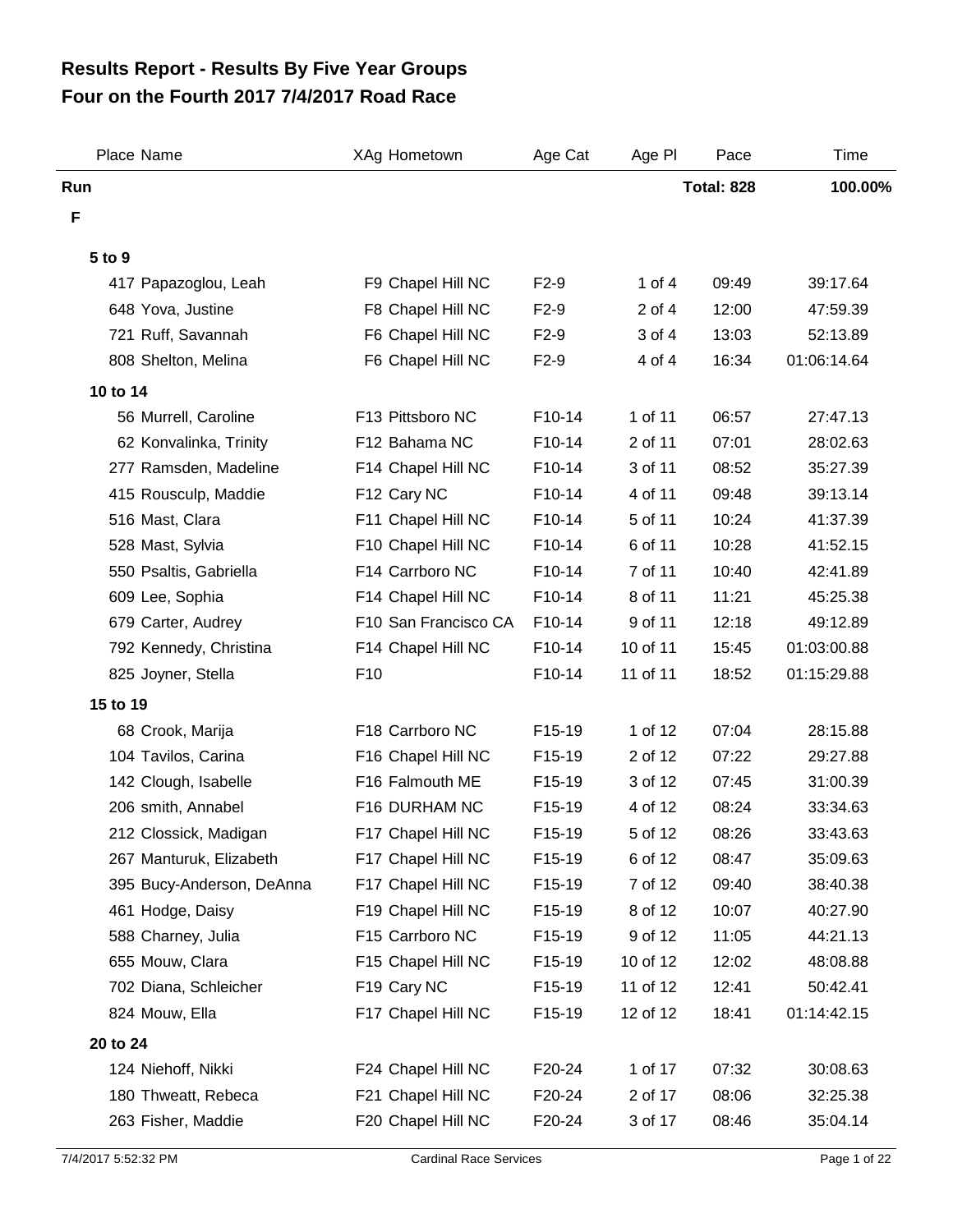| Place Name             | XAg Hometown        | Age Cat | Age PI   | Pace  | Time     |
|------------------------|---------------------|---------|----------|-------|----------|
| 316 Clarkson, Cynthia  | F23 Chapel Hill NC  | F20-24  | 4 of 17  | 09:06 | 36:23.64 |
| 319 Branscum, Olivia   | F24 Durham NC       | F20-24  | 5 of 17  | 09:07 | 36:26.88 |
| 321 Smith, Shelby      | F23 Durham NC       | F20-24  | 6 of 17  | 09:07 | 36:27.89 |
| 337 Massey, Grayson    | F24 Lumberton NC    | F20-24  | 7 of 17  | 09:12 | 36:49.14 |
| 399 Bowen, Mimi        | F23 Durham NC       | F20-24  | 8 of 17  | 09:41 | 38:45.90 |
| 405 Amodei, Ashley     | F22 Hillsborough NC | F20-24  | 9 of 17  | 09:42 | 38:49.38 |
| 454 Domeck, Jane       | F23 Durham NC       | F20-24  | 10 of 17 | 10:04 | 40:16.90 |
| 455 Kostura, McKenzie  | F23 Durham NC       | F20-24  | 11 of 17 | 10:04 | 40:17.38 |
| 542 Bezdek, Kylie      | F23 Carrboro NC     | F20-24  | 12 of 17 | 10:36 | 42:24.64 |
| 566 Sorenson, Kendra   | F24 Chapel Hill NC  | F20-24  | 13 of 17 | 10:49 | 43:17.88 |
| 597 Brooks, Sarah      | F22 Chapel Hill NC  | F20-24  | 14 of 17 | 11:13 | 44:50.14 |
| 629 Scheible, Rebecca  | F22 Chapel Hill NC  | F20-24  | 15 of 17 | 11:42 | 46:48.13 |
| 691 Thomas, Abby       | F20 Chapel Hill NC  | F20-24  | 16 of 17 | 12:27 | 49:49.89 |
| 777 Hodge, Hannah      | F21 Chapel Hill NC  | F20-24  | 17 of 17 | 14:53 | 59:30.39 |
| 25 to 29               |                     |         |          |       |          |
| 30 Vick, Beth          | F25 Chapel Hill NC  | F25-29  | 1 of 43  | 06:33 | 26:12.88 |
| 35 Weiner, Lia         | F28 Chapel Hill NC  | F25-29  | 2 of 43  | 06:37 | 26:29.14 |
| 75 Madanay, Farrah     | F26 DURHAM NC       | F25-29  | 3 of 43  | 07:09 | 28:34.63 |
| 101 Reid, Sarah        | F28 Durham NC       | F25-29  | 4 of 43  | 07:21 | 29:23.13 |
| 118 Jantz, Rachel      | F27 Carrboro NC     | F25-29  | 5 of 43  | 07:28 | 29:50.38 |
| 120 Young, Jessica     | F28 Chapel Hill NC  | F25-29  | 6 of 43  | 07:30 | 29:59.79 |
| 139 Robin, Samantha    | F25 Carrboro NC     | F25-29  | 7 of 43  | 07:42 | 30:49.38 |
| 140 Meernik, Clare     | F26 Carrboro NC     | F25-29  | 8 of 43  | 07:43 | 30:51.14 |
| 216 Paolino, Rachael   | F25 Chapel Hill NC  | F25-29  | 9 of 43  | 08:27 | 33:47.14 |
| 222 Beals, Kendall     | F26 Knoxville TN    | F25-29  | 10 of 43 | 08:29 | 33:57.63 |
| 228 Krouse, Becca      | F29 Chapel Hill NC  | F25-29  | 11 of 43 | 08:31 | 34:05.63 |
| 234 Heffron, Rebecca   | F26 Raleigh NC      | F25-29  | 12 of 43 | 08:34 | 34:17.64 |
| 246 Venlet, Jessica    | F29 Carrboro NC     | F25-29  | 13 of 43 | 08:37 | 34:29.13 |
| 261 Levintow, Sara     | F28 Chapel Hill NC  | F25-29  | 14 of 43 | 08:45 | 34:59.38 |
| 283 Bevilacqua, Ariana | F26 Durham NC       | F25-29  | 15 of 43 | 08:55 | 35:38.14 |
| 285 Calabrese, Emma    | F29 Carrboro NC     | F25-29  | 16 of 43 | 08:55 | 35:39.39 |
| 287 Ross, Morven       | F29 Chapel Hill NC  | F25-29  | 17 of 43 | 08:55 | 35:40.13 |
| 289 Marvin, Christina  | F26 Durham NC       | F25-29  | 18 of 43 | 08:56 | 35:42.39 |
| 318 Axe, Kelsey        | F27 Durham NC       | F25-29  | 19 of 43 | 09:06 | 36:25.98 |
| 332 Partner, Kelly     | F28 Durham NC       | F25-29  | 20 of 43 | 09:11 | 36:42.88 |
| 334 Wood, Lydia        | F25 Carrboro NC     | F25-29  | 21 of 43 | 09:12 | 36:47.14 |
| 363 WHALEN, krista     | F27 Durham NC       | F25-29  | 22 of 43 | 09:23 | 37:31.89 |
| 400 Brill, Dayna       | F29 Chapel Hill NC  | F25-29  | 23 of 43 | 09:42 | 38:46.14 |
| 469 Howard, Janna      | F27 Chapel Hill NC  | F25-29  | 24 of 43 | 10:08 | 40:32.88 |
| 482 Koreski, Katy      | F28 Chapel Hill NC  | F25-29  | 25 of 43 | 10:12 | 40:47.64 |
| 510 BRECHER, Juliana   | F26 Chapel Hill NC  | F25-29  | 26 of 43 | 10:22 | 41:29.15 |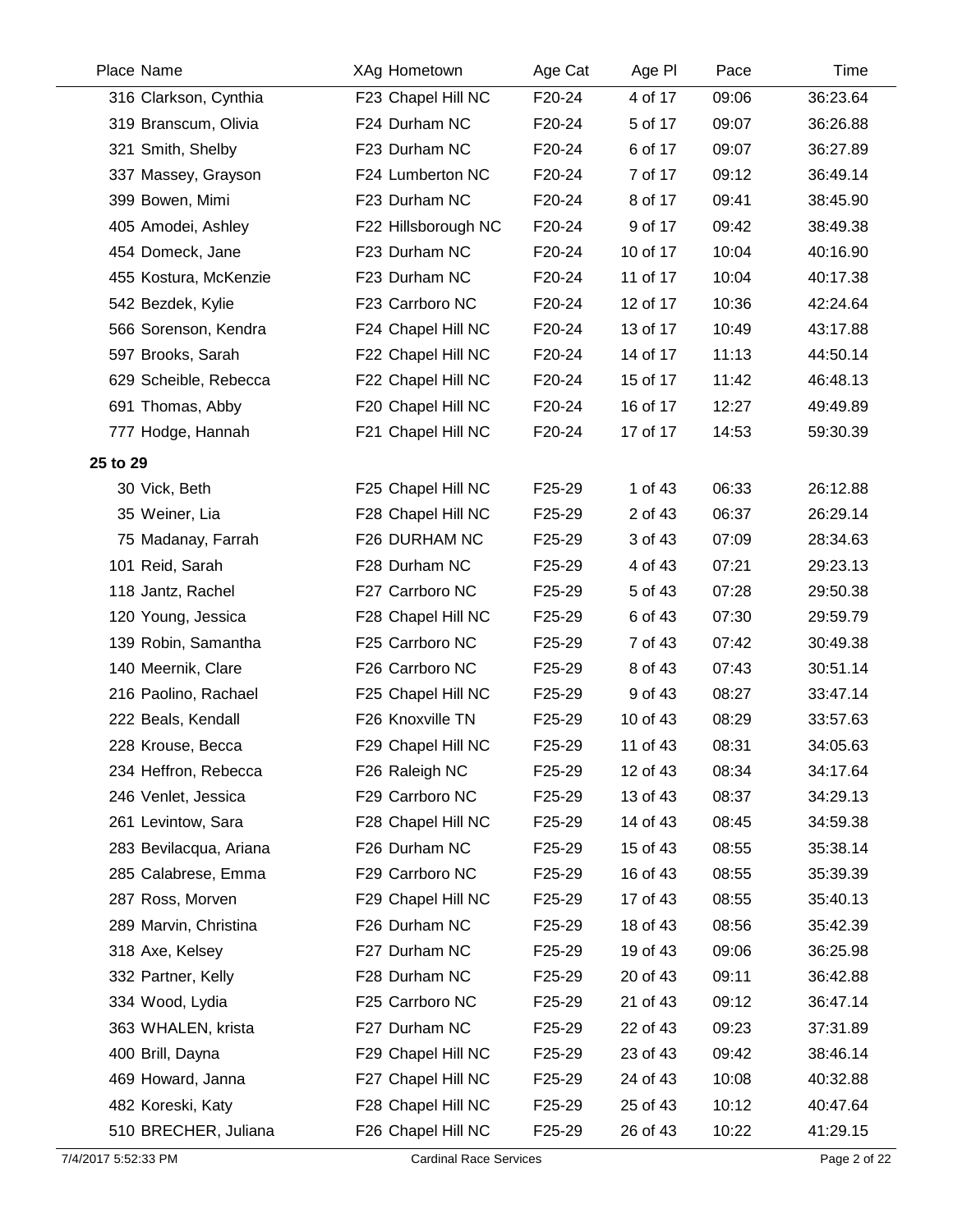| Place Name               | XAg Hometown        | Age Cat | Age PI   | Pace  | Time        |
|--------------------------|---------------------|---------|----------|-------|-------------|
| 565 Marshall, Cassandra  | F27 Chapel Hill NC  | F25-29  | 27 of 43 | 10:48 | 43:12.14    |
| 644 Hayes, Meredith      | F28 Carrboro NC     | F25-29  | 28 of 43 | 11:55 | 47:38.13    |
| 645 Murray, Allison      | F29 Durham NC       | F25-29  | 29 of 43 | 11:55 | 47:39.39    |
| 646 Gasior, Kelsey       | F28 Carrboro NC     | F25-29  | 30 of 43 | 11:57 | 47:48.14    |
| 647 Glen, Allyson        | F29 Durham NC       | F25-29  | 31 of 43 | 11:59 | 47:56.38    |
| 673 Porter, Abby         | F29 Durham NC       | F25-29  | 32 of 43 | 12:13 | 48:53.14    |
| 700 Guynn, Natalie       | F29 Hillsborough NC | F25-29  | 33 of 43 | 12:40 | 50:39.38    |
| 735 Leloudis, Kirsten    | F25 Carrboro NC     | F25-29  | 34 of 43 | 13:20 | 53:18.63    |
| 757 Wice, Kelly          | F26 Carrboro NC     | F25-29  | 35 of 43 | 14:02 | 56:06.89    |
| 758 Smith, Diana         | F28 Chapel Hill NC  | F25-29  | 36 of 43 | 14:05 | 56:18.88    |
| 770 Koreski, Kirby       | F26 Chapel Hill NC  | F25-29  | 37 of 43 | 14:39 | 58:34.26    |
| 779 Shreve, Melissa      | F29 Mebane NC       | F25-29  | 38 of 43 | 14:56 | 59:42.63    |
| 796 Glen, Christina      | F27 Durham NC       | F25-29  | 39 of 43 | 15:57 | 01:03:48.14 |
| 809 Herriott, Laura      | F28                 | F25-29  | 40 of 43 | 16:39 | 01:06:37.38 |
| 811 Adney, Emily         | F26 Pittsboro NC    | F25-29  | 41 of 43 | 16:41 | 01:06:44.64 |
| 822 Gift, Rebecca        | F26 Carrboro NC     | F25-29  | 42 of 43 | 17:55 | 01:11:40.14 |
| 823 Rose, Melissa        | F28 Chapel Hill NC  | F25-29  | 43 of 43 | 17:55 | 01:11:41.13 |
| 30 to 34                 |                     |         |          |       |             |
| 37 Chu, Jennifer         | F33 Chapel Hill NC  | F30-34  | 1 of 54  | 06:39 | 26:34.14    |
| 79 Hunter, Kym           | F34 Chapel Hill NC  | F30-34  | 2 of 54  | 07:10 | 28:40.13    |
| 143 skolochenko, sandy   | F30 DURHAM NC       | F30-34  | 3 of 54  | 07:46 | 31:05.63    |
| 147 Dary, Cori           | F31 Durham NC       | F30-34  | 4 of 54  | 07:48 | 31:12.14    |
| 185 Bedford, Lindsay     | F34 Chapel Hill NC  | F30-34  | 5 of 54  | 08:08 | 32:32.89    |
| 188 Walden-Gray, Jessica | F30 Chapel Hill NC  | F30-34  | 6 of 54  | 08:09 | 32:36.15    |
| 220 Kanopoulos, Nichole  | F30 Carrboro NC     | F30-34  | 7 of 54  | 08:29 | 33:55.88    |
| 257 Rosenfeld, Carol     | F34 DURHAM NC       | F30-34  | 8 of 54  | 08:42 | 34:48.89    |
| 275 bauer, tanja         | f33 Durham NC       | F30-34  | 9 of 54  | 08:51 | 35:23.88    |
| 276 Grissom, Yuli        | F33 Chapel Hill NC  | F30-34  | 10 of 54 | 08:52 | 35:27.39    |
| 306 Binkley, Allison     | F31 Carrboro NC     | F30-34  | 11 of 54 | 09:03 | 36:12.64    |
| 339 Duncan, Nicole       | F31 Chapel Hill NC  | F30-34  | 12 of 54 | 09:12 | 36:49.88    |
| 346 Harrawood, Emily     | F30 Carrboro NC     | F30-34  | 13 of 54 | 09:18 | 37:11.89    |
| 374 Nieman, Stephanie    | F33 Chapel Hill NC  | F30-34  | 14 of 54 | 09:27 | 37:48.38    |
| 409 Miller, Chelsey      | F31 Burlington NC   | F30-34  | 15 of 54 | 09:46 | 39:02.13    |
| 419 Jordan, Katie        | F30 Carrboro NC     | F30-34  | 16 of 54 | 09:50 | 39:18.89    |
| 420 Cannon, Laura        | F30 Chapel Hill NC  | F30-34  | 17 of 54 | 09:50 | 39:19.14    |
| 426 Dennis, Lana         | F30 Carrboro NC     | F30-34  | 18 of 54 | 09:54 | 39:34.88    |
| 444 Moy, Cheryl          | F32 Durham NC       | F30-34  | 19 of 54 | 10:02 | 40:07.15    |
| 446 Dempsey, Jillian     | F34 Chapel Hill NC  | F30-34  | 20 of 54 | 10:02 | 40:07.88    |
| 458 Lamont, Katie        | F32 Pittsboro NC    | F30-34  | 21 of 54 | 10:07 | 40:27.39    |
| 460 Wells, Chistine      | F33 Durham NC       | F30-34  | 22 of 54 | 10:07 | 40:27.64    |
| 470 Saylor, Bonner       | F33 Chapel Hill NC  | F30-34  | 23 of 54 | 10:08 | 40:33.14    |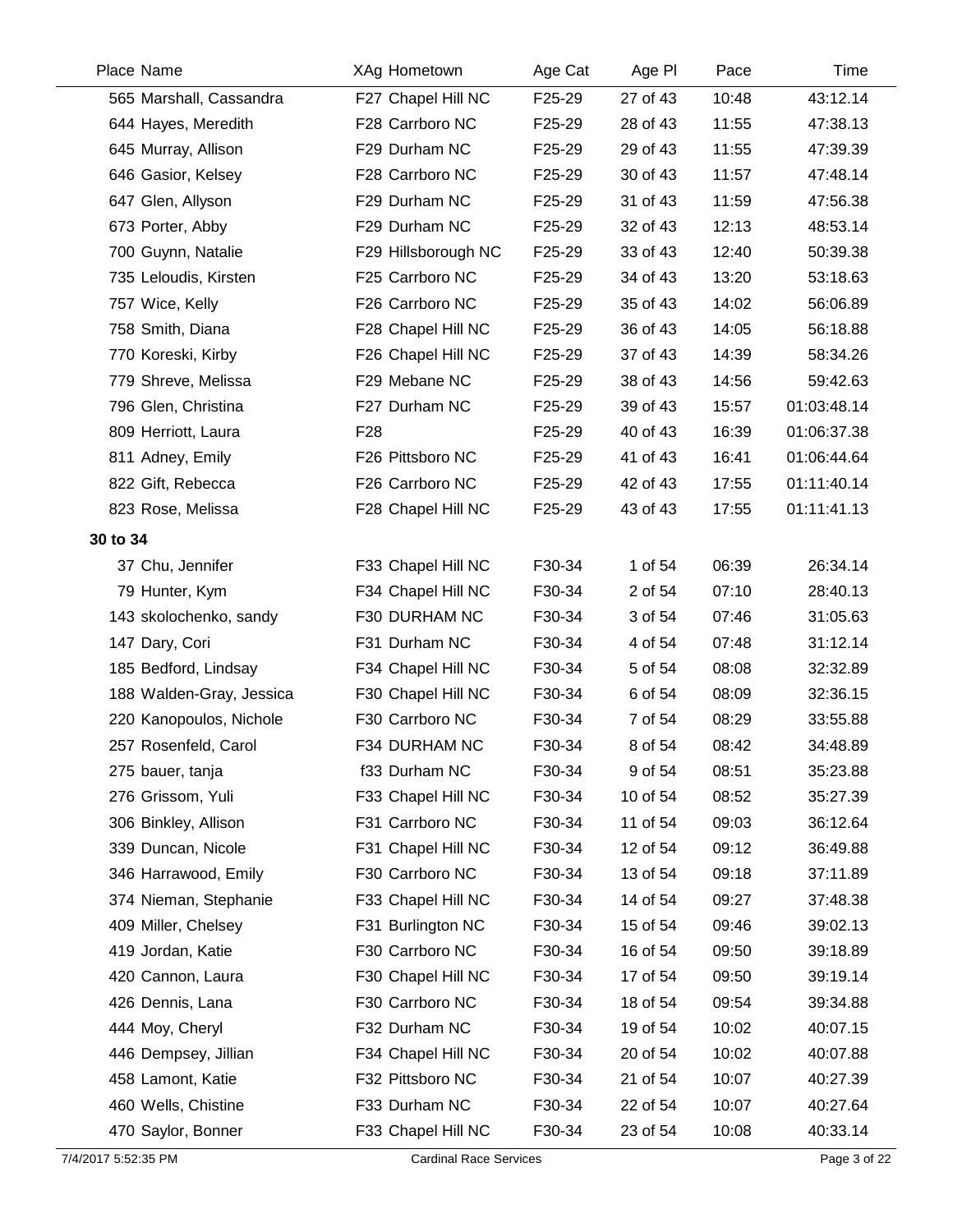| Place Name                  | XAg Hometown        | Age Cat | Age PI   | Pace  | Time        |
|-----------------------------|---------------------|---------|----------|-------|-------------|
| 476 Carter, Renee           | F33 Hillsborough NC | F30-34  | 24 of 54 | 10:10 | 40:41.89    |
| 477 Joyner, Elizabeth       | F34 Chapel Hill NC  | F30-34  | 25 of 54 | 10:11 | 40:42.89    |
| 515 Atmatzidis, Jane        | F33 Durham NC       | F30-34  | 26 of 54 | 10:23 | 41:33.14    |
| 533 Martini, Jennifer       | F32 Carrboro NC     | F30-34  | 27 of 54 | 10:29 | 41:56.89    |
| 538 Bonenberger, Sarah      | F32 Chapel Hill NC  | F30-34  | 28 of 54 | 10:33 | 42:10.39    |
| 540 Lewis, Kristen          | F32 Chapel Hill NC  | F30-34  | 29 of 54 | 10:34 | 42:14.65    |
| 545 Edwards, Ellen          | F30 Haw River NC    | F30-34  | 30 of 54 | 10:37 | 42:28.64    |
| 558 Pedraza, Elizabeth      | F33 Chapel Hill NC  | F30-34  | 31 of 54 | 10:46 | 43:03.39    |
| 573 Miller, Elyse           | F31 Chapel Hill NC  | F30-34  | 32 of 54 | 10:56 | 43:45.89    |
| 589 Galex, Ilana            | F31 Durham NC       | F30-34  | 33 of 54 | 11:07 | 44:26.38    |
| 611 Wilfley, Leigh          | F30 Chapel Hill NC  | F30-34  | 34 of 54 | 11:24 | 45:36.63    |
| 614 Finney, Nai-I           | F34 Durham NC       | F30-34  | 35 of 54 | 11:26 | 45:45.63    |
| 622 Kaysin, Smisha          | F33 Chapel Hill NC  | F30-34  | 36 of 54 | 11:37 | 46:28.40    |
| 624 Kreutzer, Emily         | F34 Carrboro NC     | F30-34  | 37 of 54 | 11:40 | 46:40.39    |
| 637 Womack, Jessica         | F32 Durham NC       | F30-34  | 38 of 54 | 11:47 | 47:08.88    |
| 654 Curtis, Lisa            | F33 Carrboro NC     | F30-34  | 39 of 54 | 12:02 | 48:06.39    |
| 657 McMains, Jessica        | F34 Durham NC       | F30-34  | 40 of 54 | 12:03 | 48:11.40    |
| 688 Tramantano, Callie      | F32 Chapel Hill NC  | F30-34  | 41 of 54 | 12:26 | 49:42.89    |
| 695 Keeble, Samantha        | F32 Hillsborough NC | F30-34  | 42 of 54 | 12:32 | 50:07.65    |
| 697 Chappell, Katy          | F32 Pittsboro NC    | F30-34  | 43 of 54 | 12:34 | 50:15.13    |
| 707 McGill-Bradshaw, Shayna | F32 Raleigh NC      | F30-34  | 44 of 54 | 12:45 | 51:01.14    |
| 716 King, Ashley            | F31 Hillsborough NC | F30-34  | 45 of 54 | 12:54 | 51:37.38    |
| 717 Brown, Meredith         | F33 Durham NC       | F30-34  | 46 of 54 | 12:55 | 51:41.13    |
| 718 Sevelovitz, Stephanie   | F33 Chapel Hill NC  | F30-34  | 47 of 54 | 12:57 | 51:49.34    |
| 733 Settlemires, Ivy        | F31 Chapel Hill NC  | F30-34  | 48 of 54 | 13:19 | 53:16.64    |
| 763 Gusmano, Sarah          | F30 Carrboro NC     | F30-34  | 49 of 54 | 14:21 | 57:22.63    |
| 768 Jackson, Emily          | F31 Chapel Hill NC  | F30-34  | 50 of 54 | 14:36 | 58:22.64    |
| 772 Bucurel, Heather        | F33 Carrboro NC     | F30-34  | 51 of 54 | 14:48 | 59:12.89    |
| 793 Rhodees, Beth           | F31 Durham NC       | F30-34  | 52 of 54 | 15:49 | 01:03:16.38 |
| 817 Castillo, Melanie       | F30                 | F30-34  | 53 of 54 | 17:14 | 01:08:54.64 |
| 820 Hawkins, Chelsea        | F31 Durham NC       | F30-34  | 54 of 54 | 17:20 | 01:09:21.64 |
| 35 to 39                    |                     |         |          |       |             |
| 54 Havice, Elizabeth        | F39 Carrboro NC     | F35-39  | 1 of 85  | 06:56 | 27:44.39    |
| 81 McIver, Lindsey          | F35 Durham NC       | F35-39  | 2 of 85  | 07:11 | 28:44.14    |
| 90 Brown, Nicole            | F37 Chapel Hill NC  | F35-39  | 3 of 85  | 07:17 | 29:07.88    |
| 99 Leahy, Brooke            | F39 Durham NC       | F35-39  | 4 of 85  | 07:20 | 29:18.63    |
| 108 CRIST, CHERYL           | F39 Durham NC       | F35-39  | 5 of 85  | 07:24 | 29:36.38    |
| 123 Amsbary, Jessica        | F38 Chapel Hill NC  | F35-39  | 6 of 85  | 07:32 | 30:07.89    |
| 127 McGeary, Andrea         | F38 Durham NC       | F35-39  | 7 of 85  | 07:33 | 30:11.88    |
| 136 Evans, Elizabeth        | F37 Chapel Hill NC  | F35-39  | 8 of 85  | 07:38 | 30:31.14    |
| 138 Harris, Tracy           | F39 Chapel Hill NC  | F35-39  | 9 of 85  | 07:40 | 30:38.89    |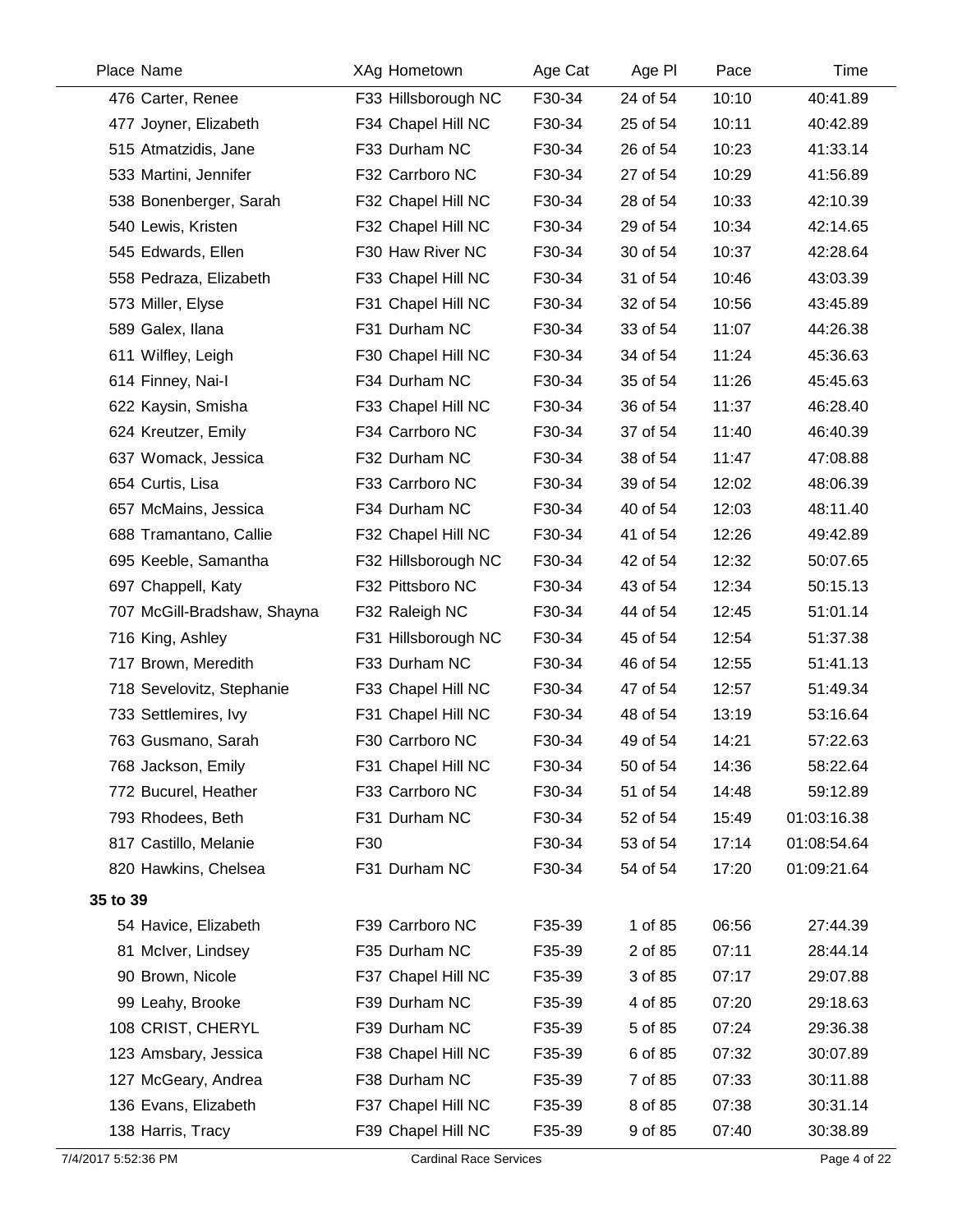| Place Name                | XAg Hometown          | Age Cat | Age PI   | Pace  | Time     |
|---------------------------|-----------------------|---------|----------|-------|----------|
| 157 Stifler, Lisa         | F38 DURHAM NC         | F35-39  | 10 of 85 | 07:53 | 31:31.14 |
| 179 Bengtson, Angela      | F35 Carrboro NC       | F35-39  | 11 of 85 | 08:05 | 32:20.39 |
| 182 Stolka, Kristen       | F37 Carrboro NC       | F35-39  | 12 of 85 | 08:07 | 32:29.15 |
| 189 Vinas, Sarah          | F35 Chapel Hill NC    | F35-39  | 13 of 85 | 08:10 | 32:39.15 |
| 191 Tallon, Joanna        | F37 Chapel Hill NC    | F35-39  | 14 of 85 | 08:11 | 32:43.29 |
| 192 Bubner, Nadine        | F38                   | F35-39  | 15 of 85 | 08:12 | 32:47.64 |
| 201 Plenge, Megan         | F35 Carrboro NC       | F35-39  | 16 of 85 | 08:21 | 33:24.88 |
| 244 Ruyle, Erin           | F39 DURHAM NC         | F35-39  | 17 of 85 | 08:37 | 34:26.89 |
| 249 McKenna, Katie        | F39 Chapel Hill NC    | F35-39  | 18 of 85 | 08:38 | 34:32.65 |
| 265 Carroll, Sarah        | F39 Carrboro NC       | F35-39  | 19 of 85 | 08:47 | 35:06.13 |
| 270 Bowman, Natalie       | F39 Chapel Hill NC    | F35-39  | 20 of 85 | 08:49 | 35:14.13 |
| 291 Robinson, Cara        | F37 Pittsboro NC      | F35-39  | 21 of 85 | 08:56 | 35:45.63 |
| 294 Clark, Ann            | F35 Chapel Hill NC    | F35-39  | 22 of 85 | 08:58 | 35:50.39 |
| 296 Tolmie, Carri         | F38 Chapel Hill NC    | F35-39  | 23 of 85 | 08:59 | 35:56.89 |
| 297 Barnes, Eileen        | F35 Durham NC         | F35-39  | 24 of 85 | 09:00 | 35:59.14 |
| 310 kilpatrick, lauren    | f35 Chapel Hill NC    | F35-39  | 25 of 85 | 09:04 | 36:15.81 |
| 320 Ebert, Martha         | F35 Chapel Hill NC    | F35-39  | 26 of 85 | 09:07 | 36:27.64 |
| 340 Beaver, Melinda       | F36 Durham NC         | F35-39  | 27 of 85 | 09:13 | 36:50.13 |
| 356 Cross, Allyson        | F37 Chapel Hill NC    | F35-39  | 28 of 85 | 09:22 | 37:26.64 |
| 379 Lopez-Jantzen, Nicole | F35 Jackson Heights N | F35-39  | 29 of 85 | 09:30 | 38:01.88 |
| 380 Libby, Taylor         | F35 Carrboro NC       | F35-39  | 30 of 85 | 09:31 | 38:03.63 |
| 387 Handly, Erin          | F35 Durham NC         | F35-39  | 31 of 85 | 09:35 | 38:20.88 |
| 394 Tilley, Erin          | F36 Chapel Hill NC    | F35-39  | 32 of 85 | 09:39 | 38:36.88 |
| 402 Dirito, Rachel        | F37 Chapel Hill NC    | F35-39  | 33 of 85 | 09:42 | 38:47.14 |
| 404 Ratner, Shana         | F37 Carrboro NC       | F35-39  | 34 of 85 | 09:42 | 38:48.64 |
| 408 Strick, Rebecca       | F38 Chapel Hill NC    | F35-39  | 35 of 85 | 09:45 | 39:00.88 |
| 427 Beard, Ashley         | F39 Greensboro NC     | F35-39  | 36 of 85 | 09:54 | 39:34.89 |
| 428 Burdette, Jennifer    | F38 Fuquay-Varina NC  | F35-39  | 37 of 85 | 09:54 | 39:35.76 |
| 434 Buchanan, Brianne     | F38 Carrboro NC       | F35-39  | 38 of 85 | 09:56 | 39:45.88 |
| 453 Messina, Julie        | F39 Durham NC         | F35-39  | 39 of 85 | 10:04 | 40:14.89 |
| 462 Hensel, Erin          | F37 Durham NC         | F35-39  | 40 of 85 | 10:07 | 40:29.39 |
| 475 Cotter, Rachel        | F39 Chapel Hill NC    | F35-39  | 41 of 85 | 10:10 | 40:40.63 |
| 488 Tosetto, Valeria      | F37 Durham NC         | F35-39  | 42 of 85 | 10:14 | 40:56.89 |
| 490 Ceponis, Courtney     | F35 Chapel Hill NC    | F35-39  | 43 of 85 | 10:15 | 40:58.89 |
| 493 Sacks, Lauren         | F38 Carrboro NC       | F35-39  | 44 of 85 | 10:17 | 41:07.88 |
| 495 Hopper, Marie         | F37 Pittsboro NC      | F35-39  | 45 of 85 | 10:18 | 41:12.63 |
| 498 Clewley, Andrea       | F39 Hillsborough NC   | F35-39  | 46 of 85 | 10:19 | 41:14.88 |
| 504 Swinney, Felicia      | F36 Chapel Hill NC    | F35-39  | 47 of 85 | 10:21 | 41:25.13 |
| 507 Thurman, Julie        | F37 Chapel Hill NC    | F35-39  | 48 of 85 | 10:22 | 41:28.64 |
| 521 remes, trisha         | F35 Chapel Hill NC    | F35-39  | 49 of 85 | 10:26 | 41:42.38 |
| 524 Ordronneau, Delisa    | F35 Chapel Hill NC    | F35-39  | 50 of 85 | 10:26 | 41:45.89 |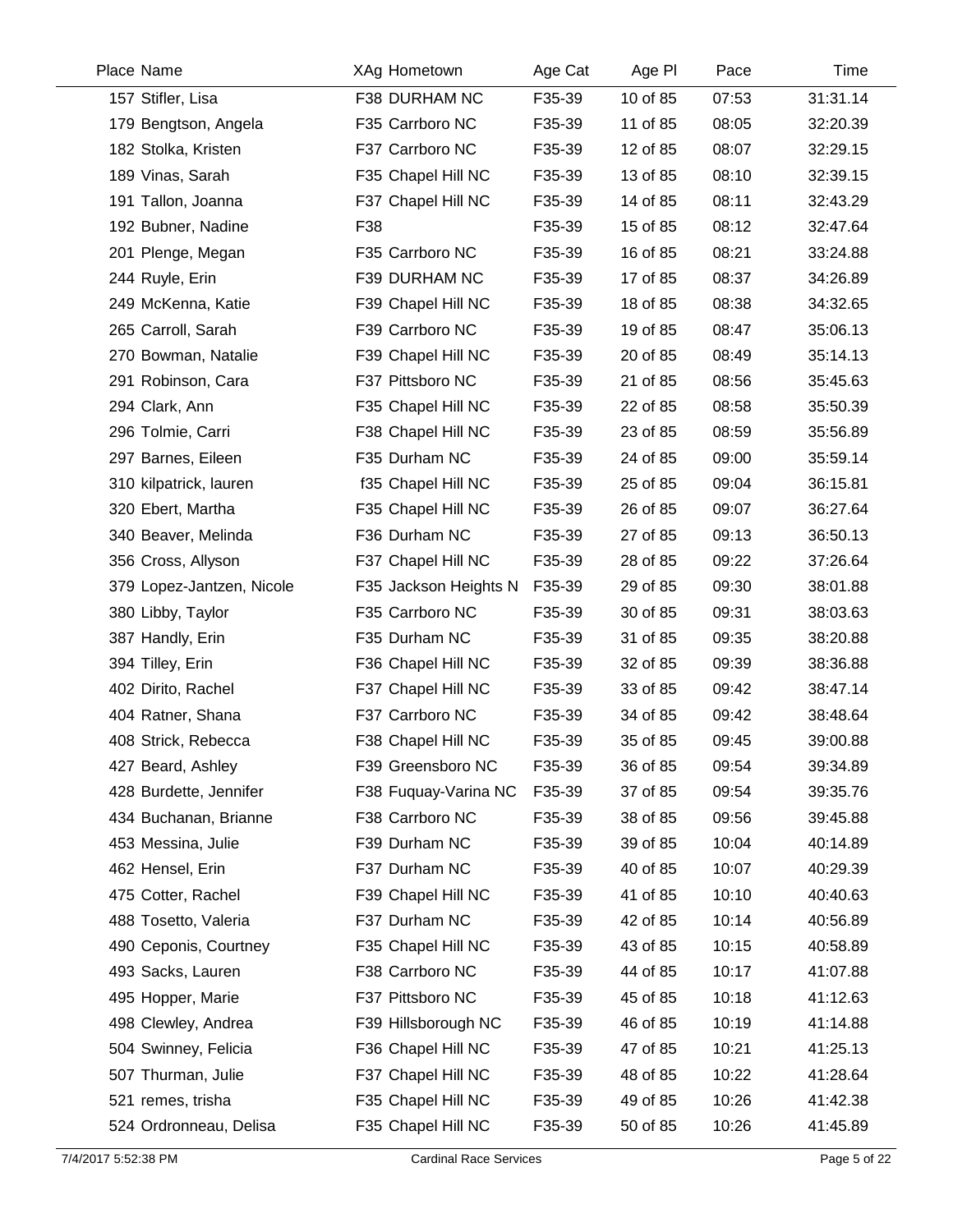| Place Name          |                                 | XAg Hometown                  | Age Cat | Age PI   | Pace  | Time         |
|---------------------|---------------------------------|-------------------------------|---------|----------|-------|--------------|
|                     | 534 Jeffs, Kimberly             | F36 Carrboro NC               | F35-39  | 51 of 85 | 10:29 | 41:57.64     |
|                     | 541 Dilworth, Caroline          | F38 Chapel Hill NC            | F35-39  | 52 of 85 | 10:36 | 42:22.89     |
|                     | 543 de lamer, sophie            | F37 Chapel Hill NC            | F35-39  | 53 of 85 | 10:36 | 42:25.78     |
|                     | 547 Swimm, Kelly                | F36 Chapel Hill NC            | F35-39  | 54 of 85 | 10:38 | 42:32.38     |
|                     | 559 Navratil, Elizabeth         | F36 Carrboro NC               | F35-39  | 55 of 85 | 10:46 | 43:04.33     |
|                     | 561 Byrd, Amber                 | F37 Chapel Hill NC            | F35-39  | 56 of 85 | 10:46 | 43:05.64     |
|                     | 568 Barrett, Katie              | F35 Chapel Hill NC            | F35-39  | 57 of 85 | 10:51 | 43:23.90     |
|                     | 570 Bigler, Rebecca             | F39 Siler City NC             | F35-39  | 58 of 85 | 10:53 | 43:32.13     |
|                     | 581 Najera, Cristin             | F38 Durham NC                 | F35-39  | 59 of 85 | 11:01 | 44:04.89     |
|                     | 584 Petrin, Kerri               | F36 Chapel Hill NC            | F35-39  | 60 of 85 | 11:04 | 44:14.14     |
|                     | 585 Rosso, Amy                  | F36 Chapel Hill NC            | F35-39  | 61 of 85 | 11:04 | 44:15.39     |
|                     | 601 Irby, Crystal               | F37 Durham NC                 | F35-39  | 62 of 85 | 11:15 | 45:00.14     |
|                     | 610 Burckett-St Laurent, Lindsa | F37 Durham NC                 | F35-39  | 63 of 85 | 11:24 | 45:36.38     |
|                     | 651 Ross, Adia                  | F35 Pittsboro NC              | F35-39  | 64 of 85 | 12:00 | 48:00.89     |
|                     | 666 Woody, Shauna               | F37 Hillsborough NC           | F35-39  | 65 of 85 | 12:08 | 48:32.89     |
|                     | 672 Polasek, Melissa            | F36 Chapel Hill NC            | F35-39  | 66 of 85 | 12:12 | 48:48.14     |
|                     | 701 Caranasos, Brienne          | F38 Chapel Hill NC            | F35-39  | 67 of 85 | 12:40 | 50:40.63     |
|                     | 713 Sumner, Betsy               | F38 DURHAM NC                 | F35-39  | 68 of 85 | 12:53 | 51:30.39     |
|                     | 720 Birken, Sarah               | F36 Chapel Hill NC            | F35-39  | 69 of 85 | 13:02 | 52:06.14     |
|                     | 722 Ruff, Sarah                 | F38 Chapel Hill NC            | F35-39  | 70 of 85 | 13:04 | 52:14.14     |
|                     | 739 Lellis, Julie               | F39 DURHAM NC                 | F35-39  | 71 of 85 | 13:25 | 53:38.39     |
|                     | 740 Bergmueller, Jennifer       | F35 Charlotte NC              | F35-39  | 72 of 85 | 13:25 | 53:41.39     |
|                     | 743 Manuck, Tracy               | F38 Chapel Hill NC            | F35-39  | 73 of 85 | 13:30 | 54:00.38     |
|                     | 744 Zarzar, Caroline            | F37 Chapel Hill NC            | F35-39  | 74 of 85 | 13:30 | 54:00.39     |
|                     | 761 Mills, Sarah                | F37 Chapel Hill NC            | F35-39  | 75 of 85 | 14:12 | 56:49.39     |
|                     | 767 Bono, Lisa                  | F36 Chapel Hill NC            | F35-39  | 76 of 85 | 14:34 | 58:16.65     |
|                     | 773 Scott, Helen                | F39 Apex NC                   | F35-39  | 77 of 85 | 14:48 | 59:13.14     |
|                     | 782 Jaromin, Christina          | F38 Durham NC                 | F35-39  | 78 of 85 | 15:03 | 01:00:13.88  |
|                     | 783 Collins, Ann                | F37 Chapel Hill NC            | F35-39  | 79 of 85 | 15:04 | 01:00:14.39  |
|                     | 785 Castillo, Wendy             | F38 Rockville MD              | F35-39  | 80 of 85 | 15:16 | 01:01:02.39  |
|                     | 788 Strassel, Mary              | F39 Chapel Hill NC            | F35-39  | 81 of 85 | 15:29 | 01:01:54.64  |
|                     | 794 Minot, Sonja                | F35 Chapel Hill NC            | F35-39  | 82 of 85 | 15:51 | 01:03:25.88  |
|                     | 801 Pynaker, Nicole             | F35 Chapel Hill NC            | F35-39  | 83 of 85 | 16:13 | 01:04:50.14  |
|                     | 802 selinger, rachel            | F36 Chapel Hill NC            | F35-39  | 84 of 85 | 16:13 | 01:04:50.64  |
|                     | 828 Ekundayo, Agyei             | F39 Carrboro NC               | F35-39  | 85 of 85 | 19:16 | 01:17:02.38  |
| 40 to 44            |                                 |                               |         |          |       |              |
|                     | 39 Barritt, Millie              | F41 Chapel Hill NC            | F40-44  | 1 of 63  | 06:39 | 26:35.39     |
|                     | 52 Hecker, Lisa                 | F41 Mebane NC                 | F40-44  | 2 of 63  | 06:54 | 27:34.14     |
|                     | 66 Hill, Laura                  | F43 Chapel Hill NC            | F40-44  | 3 of 63  | 07:02 | 28:09.88     |
|                     | 77 Williamson, Megumi           | F40 Chapel Hill NC            | F40-44  | 4 of 63  | 07:09 | 28:37.38     |
|                     | 82 Larson, Sara                 | F43 Chapel Hill NC            | F40-44  | 5 of 63  | 07:11 | 28:44.63     |
| 7/4/2017 5:52:39 PM |                                 | <b>Cardinal Race Services</b> |         |          |       | Page 6 of 22 |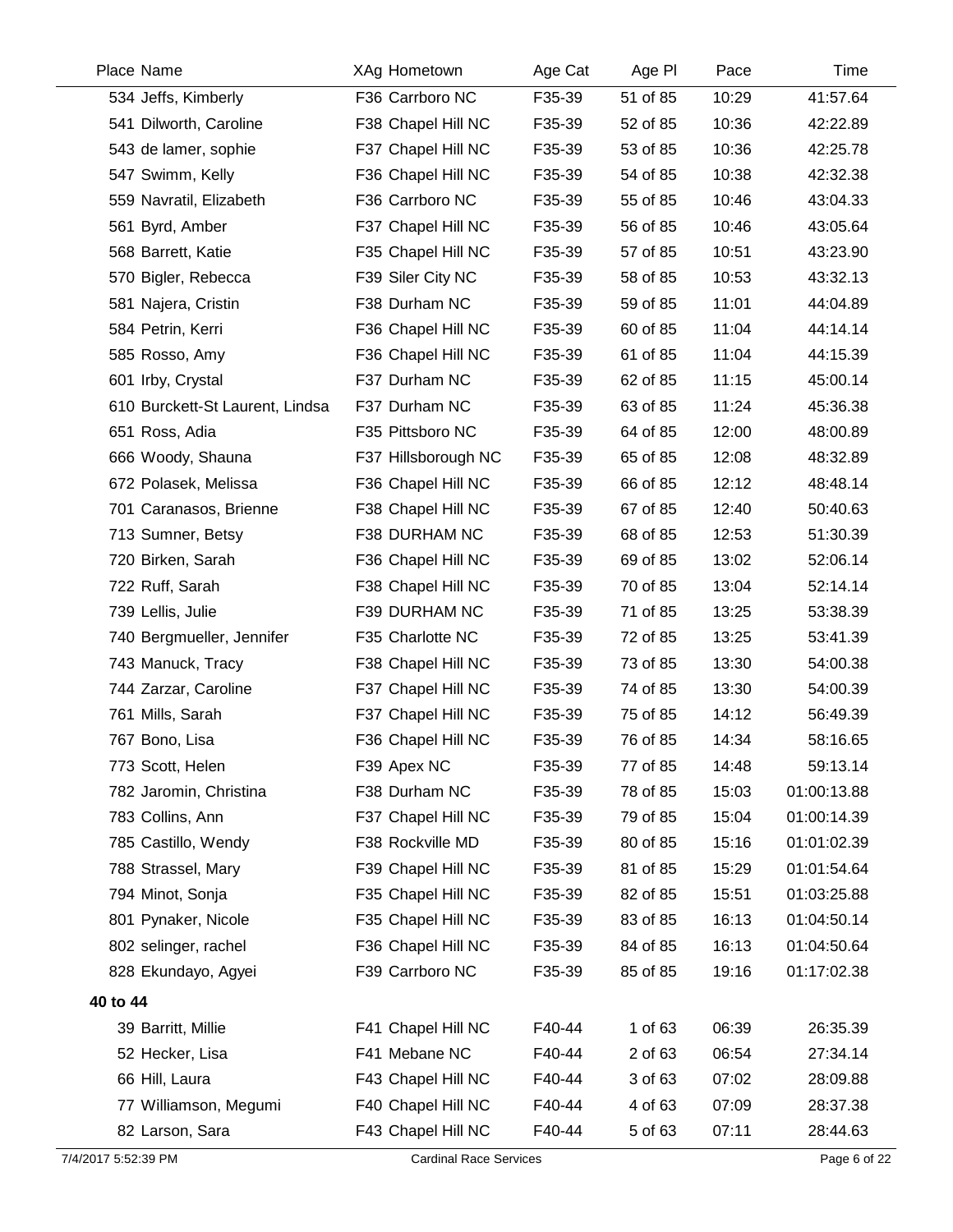| Place Name                 | XAg Hometown         | Age Cat | Age PI   | Pace  | Time     |
|----------------------------|----------------------|---------|----------|-------|----------|
| 87 Rogers, Nora            | F40 Carrboro NC      | F40-44  | 6 of 63  | 07:13 | 28:52.63 |
| 133 Lavin, Stacy           | F41 DURHAM NC        | F40-44  | 7 of 63  | 07:35 | 30:20.14 |
| 164 Singer, Amy            | F40 Hillsborough NC  | F40-44  | 8 of 63  | 07:55 | 31:38.88 |
| 178 Psaltis, Kimberly      | F42 Carrboro NC      | F40-44  | 9 of 63  | 08:05 | 32:18.89 |
| 190 McCarthy, Corrine      | F42 Chapel Hill NC   | F40-44  | 10 of 63 | 08:10 | 32:41.38 |
| 210 Rossi, Emma            | F41 Chapel Hill NC   | F40-44  | 11 of 63 | 08:26 | 33:42.13 |
| 215 Conner, Michelle       | F42 Raleigh NC       | F40-44  | 12 of 63 | 08:27 | 33:46.89 |
| 218 Griffin, Shauna        | F40 Chapel Hill NC   | F40-44  | 13 of 63 | 08:28 | 33:53.38 |
| 226 Jennings, Peggy        | F41 Chapel Hill NC   | F40-44  | 14 of 63 | 08:31 | 34:04.38 |
| 237 Hanson, Margaret       | F43 Carrboro NC      | F40-44  | 15 of 63 | 08:35 | 34:19.64 |
| 309 Sabater, Simone        | F42 Chapel Hill NC   | F40-44  | 16 of 63 | 09:04 | 36:14.89 |
| 312 Glass-Steel, Christine | F42 Chapel Hill NC   | F40-44  | 17 of 63 | 09:05 | 36:19.64 |
| 324 bainter, shelley       | f44 Chapel Hill NC   | F40-44  | 18 of 63 | 09:08 | 36:30.63 |
| 345 Carter, Jenn           | F41 San Francisco CA | F40-44  | 19 of 63 | 09:17 | 37:08.89 |
| 350 McNaughton, Michelle   | F43 Carrboro NC      | F40-44  | 20 of 63 | 09:20 | 37:18.38 |
| 358 Sanoff, Hanna          | F42 Chapel Hill NC   | F40-44  | 21 of 63 | 09:22 | 37:27.15 |
| 367 Smith Leissner, Robin  | F40 Durham NC        | F40-44  | 22 of 63 | 09:24 | 37:36.39 |
| 377 Craig, Amy             | F42 Durham NC        | F40-44  | 23 of 63 | 09:29 | 37:56.38 |
| 383 Steinberg, Lynn        | F42 Chapel Hill NC   | F40-44  | 24 of 63 | 09:32 | 38:07.63 |
| 384 Simon, Abbe            | F44 Chapel Hill NC   | F40-44  | 25 of 63 | 09:34 | 38:15.38 |
| 388 Hara, Viana            | F41 Durham NC        | F40-44  | 26 of 63 | 09:36 | 38:22.63 |
| 407 Thuesen, Sarah         | F44 Carrboro NC      | F40-44  | 27 of 63 | 09:44 | 38:56.63 |
| 421 Joseph, Sarah          | F40 Chapel Hill NC   | F40-44  | 28 of 63 | 09:50 | 39:19.63 |
| 425 Sullivan, Kate         | F40 Chapel Hill NC   | F40-44  | 29 of 63 | 09:54 | 39:34.14 |
| 430 Morris, KC             | F42 Chapel Hill NC   | F40-44  | 30 of 63 | 09:55 | 39:39.14 |
| 436 Yu-Su, Sherryl         | F40 Chapel Hill NC   | F40-44  | 31 of 63 | 09:58 | 39:52.15 |
| 440 Bohlin, Cindy          | F43 Chapel Hill NC   | F40-44  | 32 of 63 | 10:00 | 40:00.88 |
| 442 Schliebe, Kate         | F41 Chapel Hill NC   | F40-44  | 33 of 63 | 10:01 | 40:02.13 |
| 447 Cavender, Jennifer     | F41 Chapel Hill NC   | F40-44  | 34 of 63 | 10:02 | 40:08.63 |
| 448 Lopez, Destiny         | F42 Carrboro NC      | F40-44  | 35 of 63 | 10:02 | 40:08.88 |
| 465 Mills, Tina            | F44 Pittsboro NC     | F40-44  | 36 of 63 | 10:08 | 40:30.14 |
| 466 Belza, Kareen          | F40 Carrboro NC      | F40-44  | 37 of 63 | 10:08 | 40:31.14 |
| 471 Williams, Crystal      | F43 Durham NC        | F40-44  | 38 of 63 | 10:09 | 40:35.38 |
| 496 Clark, Catherine       | F40 Mebane NC        | F40-44  | 39 of 63 | 10:18 | 41:13.39 |
| 503 Ricker, Julie          | F41 Pittsboro NC     | F40-44  | 40 of 63 | 10:21 | 41:24.40 |
| 505 Ribeiro, Melba         | F42 Carrboro NC      | F40-44  | 41 of 63 | 10:21 | 41:25.89 |
| 519 Asaro, Katherine       | F44 Chapel Hill NC   | F40-44  | 42 of 63 | 10:24 | 41:37.90 |
| 522 Flanagan, Rachel       | F44 Pittsboro NC     | F40-44  | 43 of 63 | 10:26 | 41:42.88 |
| 531 Hooks, Elizabeth       | F43 Chapel Hill NC   | F40-44  | 44 of 63 | 10:28 | 41:53.63 |
| 544 Lloyd, Tammy           | F41 Chapel Hill NC   | F40-44  | 45 of 63 | 10:37 | 42:27.64 |
| 555 Fox, Emma              | F41 Apex NC          | F40-44  | 46 of 63 | 10:41 | 42:45.14 |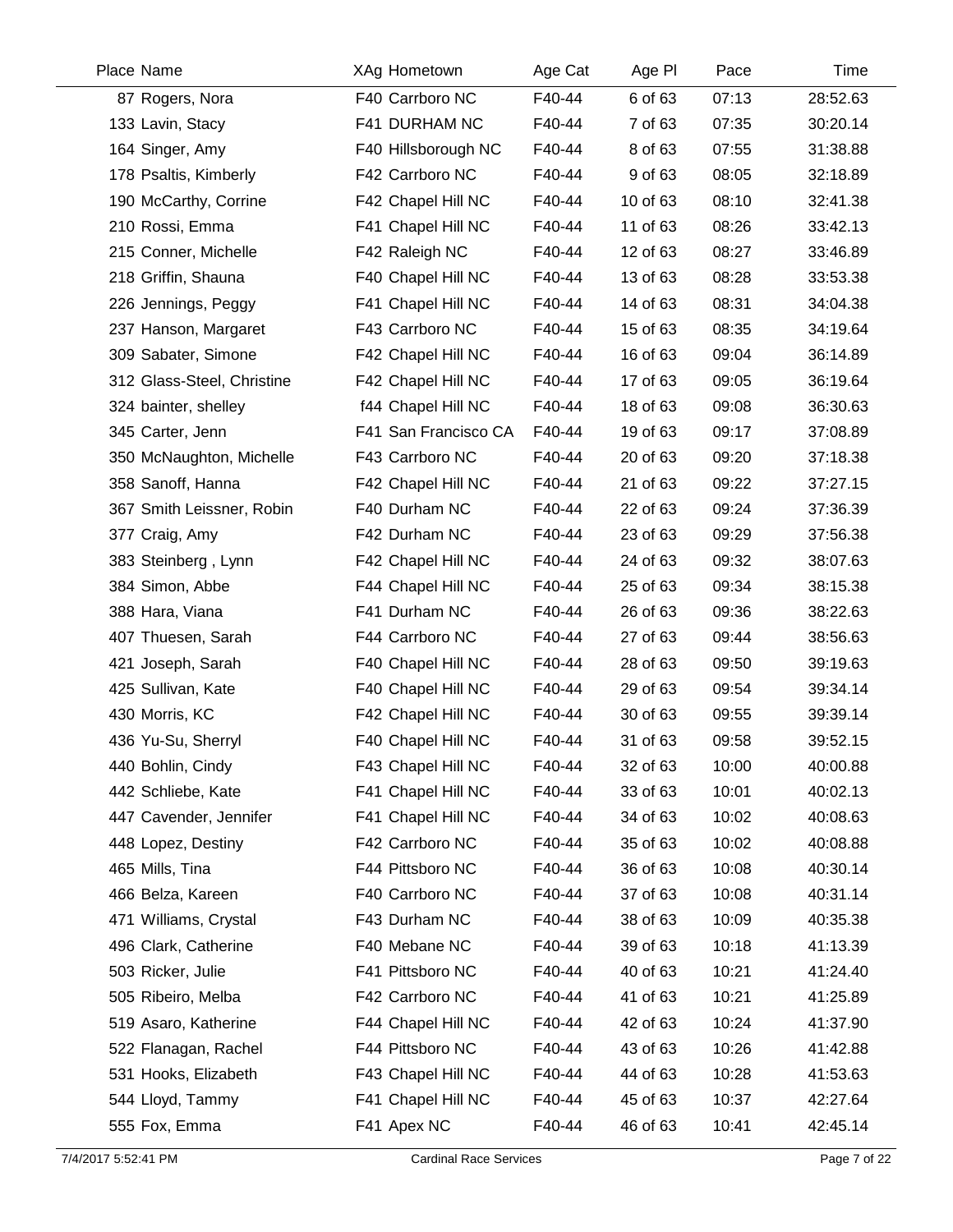| Place Name              | XAg Hometown        | Age Cat | Age PI   | Pace  | Time        |
|-------------------------|---------------------|---------|----------|-------|-------------|
| 557 Gibson, Melody      | F43 Durham NC       | F40-44  | 47 of 63 | 10:43 | 42:51.89    |
| 560 Haygood, Jennifer   | F42 Raleigh NC      | F40-44  | 48 of 63 | 10:46 | 43:05.64    |
| 576 Royster, Christina  | F41 Cary NC         | F40-44  | 49 of 63 | 11:00 | 43:59.89    |
| 578 Long, Gisele        | F43 Carrboro NC     | F40-44  | 50 of 63 | 11:01 | 44:02.39    |
| 590 Stouder, April      | F41 Chapel Hill NC  | F40-44  | 51 of 63 | 11:09 | 44:35.65    |
| 592 Penticoff, Rebecca  | F44 Chapel Hill NC  | F40-44  | 52 of 63 | 11:09 | 44:36.88    |
| 625 Pesetski, Christine | F42 Durham NC       | F40-44  | 53 of 63 | 11:41 | 46:43.63    |
| 638 Elliott, Joy        | F41 Carrboro NC     | F40-44  | 54 of 63 | 11:47 | 47:09.88    |
| 649 Yova, Frederique    | F44 Chapel Hill NC  | F40-44  | 55 of 63 | 12:00 | 47:59.88    |
| 706 Cuicchi, Chesley    | F41 Chapel Hill NC  | F40-44  | 56 of 63 | 12:43 | 50:53.13    |
| 709 Strobel, Jennifer   | F43 Durham NC       | F40-44  | 57 of 63 | 12:47 | 51:09.14    |
| 723 Yentel, Jennifer    | F44 Raleigh NC      | F40-44  | 58 of 63 | 13:06 | 52:24.40    |
| 736 Britt, JoCasta      | F42 Pittsboro NC    | F40-44  | 59 of 63 | 13:24 | 53:35.39    |
| 756 Ramos, Stephanie    | F41 Chapel Hill NC  | F40-44  | 60 of 63 | 14:00 | 55:58.64    |
| 764 Williams, Megan     | F41 Chapel Hill NC  | F40-44  | 61 of 63 | 14:21 | 57:22.89    |
| 774 joyner, rebecca     | f43 Durham NC       | F40-44  | 62 of 63 | 14:48 | 59:13.14    |
| 798 Ferrell, Heather    | F42 CARY NC         | F40-44  | 63 of 63 | 15:58 | 01:03:53.14 |
| 45 to 49                |                     |         |          |       |             |
| 105 Younts, JoAnna      | F49 Chapel Hill NC  | F45-49  | 1 of 57  | 07:23 | 29:30.39    |
| 121 Norman, Kerry       | F45 WAKE FOREST N   | F45-49  | 2 of 57  | 07:31 | 30:03.88    |
| 160 Charney, Amy        | F48 Carrboro NC     | F45-49  | 3 of 57  | 07:53 | 31:32.63    |
| 183 Clossick, Tina      | F45 Chapel Hill NC  | F45-49  | 4 of 57  | 08:08 | 32:31.14    |
| 213 Horne, Gina         | F48 Mebane NC       | F45-49  | 5 of 57  | 08:26 | 33:44.89    |
| 232 Dunlap, Jamie       | F48 Chapel Hill NC  | F45-49  | 6 of 57  | 08:34 | 34:15.63    |
| 233 Shubert, Tiffany    | F47 Chapel Hill NC  | F45-49  | 7 of 57  | 08:34 | 34:15.88    |
| 260 Berrien, Kate       | F47 Hillsborough NC | F45-49  | 8 of 57  | 08:44 | 34:57.15    |
| 288 stein, jaime        | f45 Carrboro NC     | F45-49  | 9 of 57  | 08:55 | 35:41.38    |
| 292 Min, Sherene        | F45 Chapel Hill NC  | F45-49  | 10 of 57 | 08:57 | 35:47.88    |
| 311 Wahlstrom, Torey    | F48 Chapel Hill NC  | F45-49  | 11 of 57 | 09:04 | 36:16.89    |
| 314 Carter Taub, Mary   | F47 Chapel Hill NC  | F45-49  | 12 of 57 | 09:05 | 36:19.69    |
| 351 Mouw, Sheri         | F49 Chapel Hill NC  | F45-49  | 13 of 57 | 09:20 | 37:20.14    |
| 360 TRUE, Karin         | F45 Chapel Hill NC  | F45-49  | 14 of 57 | 09:22 | 37:28.16    |
| 364 Vaughn, Libby       | F45 Hillsborough NC | F45-49  | 15 of 57 | 09:23 | 37:32.88    |
| 366 Lozon, Correne      | F47 Chapel Hill NC  | F45-49  | 16 of 57 | 09:24 | 37:35.38    |
| 385 Manturuk, Kim       | F45 Chapel Hill NC  | F45-49  | 17 of 57 | 09:34 | 38:15.39    |
| 392 Wessell, Laura      | F49 Hillsborough NC | F45-49  | 18 of 57 | 09:38 | 38:33.63    |
| 396 Flynn, Aimee        | F46 Chapel Hill NC  | F45-49  | 19 of 57 | 09:40 | 38:40.39    |
| 449 Soto, Carolina      | F49 Carrboro NC     | F45-49  | 20 of 57 | 10:02 | 40:09.88    |
| 451 Tarantino, Lisa     | F49 Chapel Hill NC  | F45-49  | 21 of 57 | 10:03 | 40:12.63    |
| 479 Kirby, Amber        | F49 Carrboro NC     | F45-49  | 22 of 57 | 10:11 | 40:44.13    |
| 480 Corbin, Amber       | F47 Chapel Hill NC  | F45-49  | 23 of 57 | 10:11 | 40:44.88    |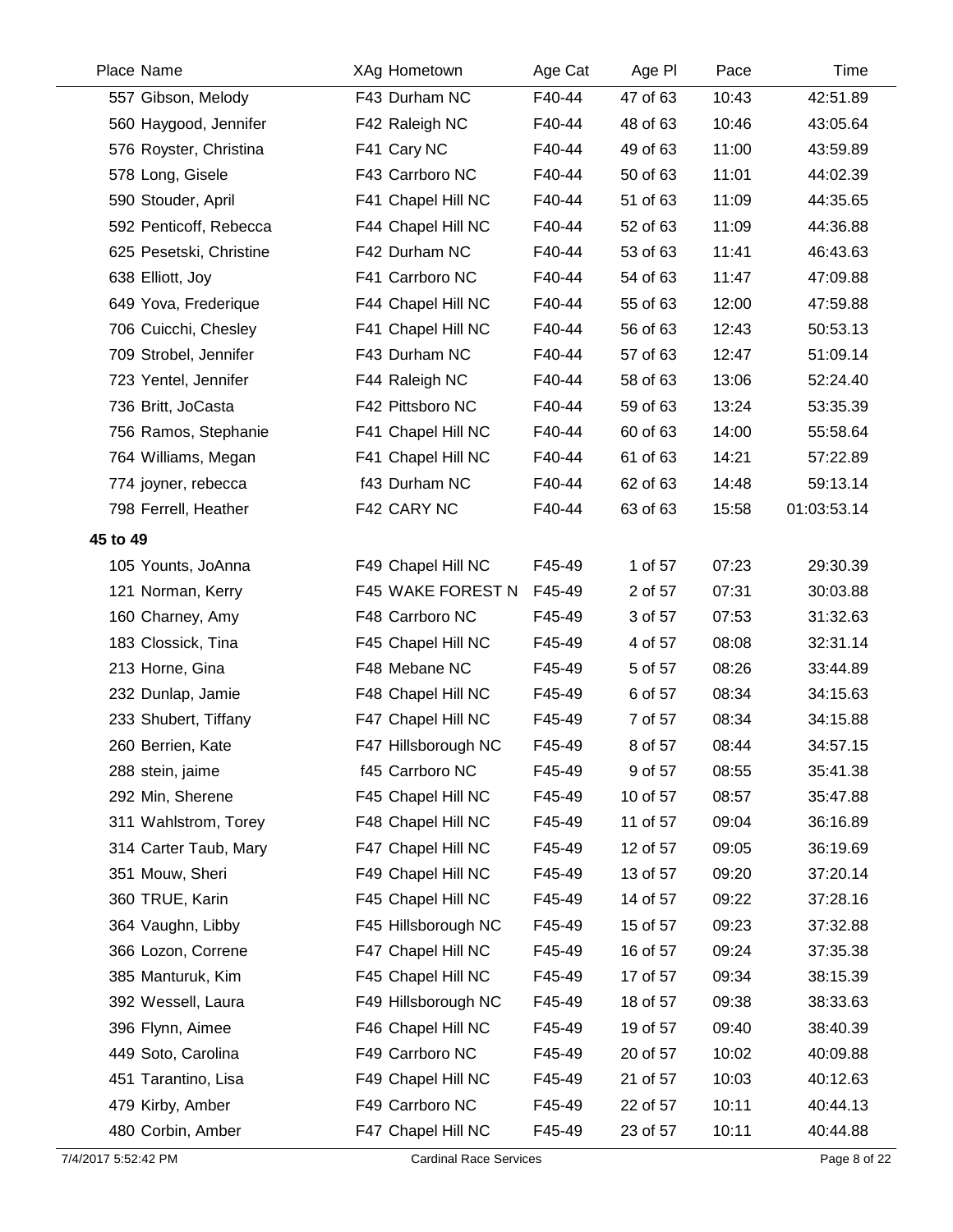| Place Name                    | XAg Hometown                  | Age Cat | Age PI   | Pace  | Time         |
|-------------------------------|-------------------------------|---------|----------|-------|--------------|
| 494 Rogers, Kim               | F45 Carrboro NC               | F45-49  | 24 of 57 | 10:17 | 41:08.88     |
| 501 Louder, Tawnya            | F46 Chapel Hill NC            | F45-49  | 25 of 57 | 10:21 | 41:23.15     |
| 514 Boccieri, Margie          | F49 Chapel Hill NC            | F45-49  | 26 of 57 | 10:22 | 41:29.88     |
| 532 Stegman, Karen            | F48 Chapel Hill NC            | F45-49  | 27 of 57 | 10:29 | 41:54.40     |
| 549 White, Renee              | F46 Chapel Hill NC            | F45-49  | 28 of 57 | 10:40 | 42:41.39     |
| 562 Fenhagen, Cait            | F48 Chapel Hill NC            | F45-49  | 29 of 57 | 10:47 | 43:06.38     |
| 582 gopalan, srimathy         | f48 Chapel Hill NC            | F45-49  | 30 of 57 | 11:02 | 44:08.47     |
| 583 Fernald, Anne             | F49 Chapel Hill NC            | F45-49  | 31 of 57 | 11:02 | 44:09.63     |
| 596 Williams, Leslie          | F46 Chapel Hill NC            | F45-49  | 32 of 57 | 11:12 | 44:48.88     |
| 602 Escaler, Margarita        | F45 Chapel Hill NC            | F45-49  | 33 of 57 | 11:15 | 45:00.63     |
| 604 Kriksciun, Mikki          | F47 Chapel Hill NC            | F45-49  | 34 of 57 | 11:16 | 45:04.14     |
| 615 McCollough, Karen         | F49 Carrboro NC               | F45-49  | 35 of 57 | 11:29 | 45:54.14     |
| 620 Reed, Pam                 | F49 Chapel Hill NC            | F45-49  | 36 of 57 | 11:36 | 46:22.38     |
| 623 Hackney, Loretta          | F48 Chapel Hill NC            | F45-49  | 37 of 57 | 11:38 | 46:33.15     |
| 626 Soll, Renuka              | F49 Chapel Hill NC            | F45-49  | 38 of 57 | 11:41 | 46:44.64     |
| 627 French, Sally             | F47 Chapel Hill NC            | F45-49  | 39 of 57 | 11:41 | 46:44.88     |
| 628 Pollock, Kelly            | F45 Chapel Hill NC            | F45-49  | 40 of 57 | 11:42 | 46:46.89     |
| 639 Teta, Ronda               | F46 Pittsboro NC              | F45-49  | 41 of 57 | 11:48 | 47:12.63     |
| 668 Novak, Shannon            | F45 Chapel Hill NC            | F45-49  | 42 of 57 | 12:09 | 48:37.13     |
| 674 Arnold, Jennifer          | F47 Chapel Hill NC            | F45-49  | 43 of 57 | 12:16 | 49:04.13     |
| 689 McFerren, Kelly           | F46 Raleigh NC                | F45-49  | 44 of 57 | 12:26 | 49:43.88     |
| 708 Cardona, Danielle         | F46 Chapel Hill NC            | F45-49  | 45 of 57 | 12:47 | 51:06.88     |
| 711 Etter, Lawrence           | F47 Chapel Hill NC            | F45-49  | 46 of 57 | 12:48 | 51:12.13     |
| 714 Brown, Amy                | F45 Chapel Hill NC            | F45-49  | 47 of 57 | 12:54 | 51:34.38     |
| 715 Smith, Ann                | F49 Carrboro NC               | F45-49  | 48 of 57 | 12:54 | 51:37.20     |
| 719 Damon, Alyssa             | F45 Chapel Hill NC            | F45-49  | 49 of 57 | 13:02 | 52:06.13     |
| 730 Lippy, Christine          | F49 Mebane NC                 | F45-49  | 50 of 57 | 13:14 | 52:56.39     |
| 738 Henriquez, Sandy          | F49 Chapel Hill NC            | F45-49  | 51 of 57 | 13:24 | 53:37.38     |
| 746 Gosselin, Tracy           | F46 Carrboro NC               | F45-49  | 52 of 57 | 13:34 | 54:14.14     |
| 747 Cabrera, Rebeca           | F48 Durham NC                 | F45-49  | 53 of 57 | 13:35 | 54:19.39     |
| 755 hansley, susie            | f47 Durham NC                 | F45-49  | 54 of 57 | 13:58 | 55:51.38     |
| 765 Morrison, Susan           | F45 Durham NC                 | F45-49  | 55 of 57 | 14:30 | 58:00.38     |
| 805 Wertley-Rotenberry, Julia | F46 Chapel Hill NC            | F45-49  | 56 of 57 | 16:30 | 01:05:58.38  |
| 826 Murphy, Leanna            | F49 Durham NC                 | F45-49  | 57 of 57 | 19:14 | 01:16:56.38  |
| 50 to 54                      |                               |         |          |       |              |
| 47 Morgan, Leslie             | F52 Chapel Hill NC            | F50-54  | 1 of 65  | 06:48 | 27:10.64     |
| 97 Biggers, Larissa           | F50 Chapel Hill NC            | F50-54  | 2 of 65  | 07:19 | 29:16.89     |
| 129 Gibson, Jacqueline        | F52 Chapel Hill NC            | F50-54  | 3 of 65  | 07:33 | 30:12.89     |
| 132 Antipov, Helen            | F50 Durham NC                 | F50-54  | 4 of 65  | 07:34 | 30:17.93     |
| 151 Overcath, Claire          | F50 Siler City NC             | F50-54  | 5 of 65  | 07:49 | 31:15.88     |
| 169 Cook, Leah                | F50 Cedar Grove NC            | F50-54  | 6 of 65  | 07:57 | 31:49.14     |
| 7/4/2017 5:52:43 PM           | <b>Cardinal Race Services</b> |         |          |       | Page 9 of 22 |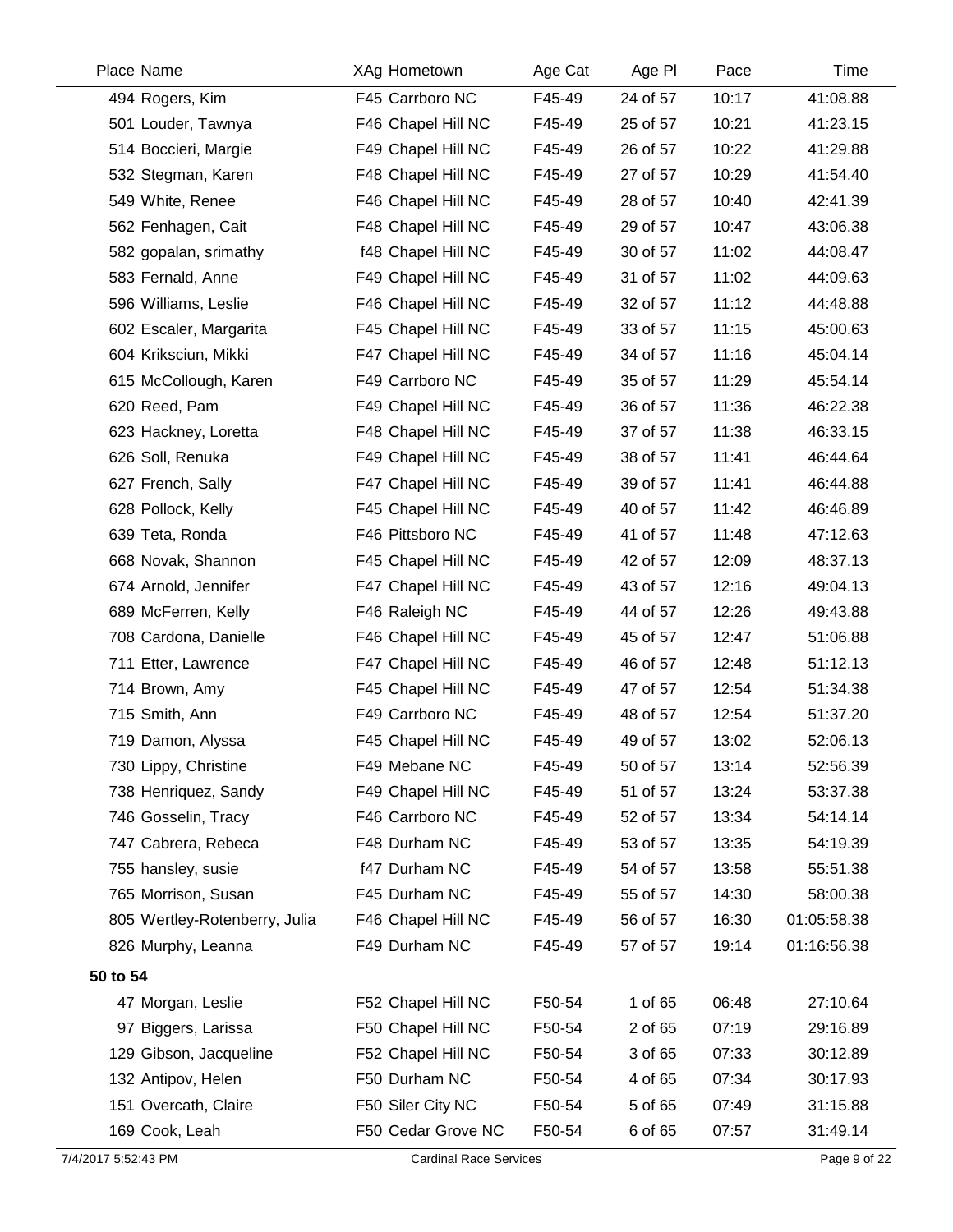| Place Name               | XAg Hometown          | Age Cat | Age PI   | Pace  | Time     |
|--------------------------|-----------------------|---------|----------|-------|----------|
| 204 Thomas, Sonia        | F50 Chapel Hill NC    | F50-54  | 7 of 65  | 08:23 | 33:31.89 |
| 241 Kinyamu, Harriet     | F52 Cary NC           | F50-54  | 8 of 65  | 08:36 | 34:25.63 |
| 243 Van Sant, Laura      | F50 Chapel Hill NC    | F50-54  | 9 of 65  | 08:37 | 34:26.88 |
| 245 Raby, Judy           | F50 Chapel Hill NC    | F50-54  | 10 of 65 | 08:37 | 34:27.88 |
| 250 Thomas, Georgia      | F53 WILSON NC         | F50-54  | 11 of 65 | 08:39 | 34:35.64 |
| 274 Chesser, Susan       | F54 Durham NC         | F50-54  | 12 of 65 | 08:51 | 35:22.13 |
| 279 Mills, Karin         | F51 Carrboro NC       | F50-54  | 13 of 65 | 08:54 | 35:34.14 |
| 286 Renner, Tate         | F53 Pittsboro NC      | F50-54  | 14 of 65 | 08:55 | 35:40.13 |
| 301 moore, jean          | F53 Cary NC           | F50-54  | 15 of 65 | 09:00 | 36:01.88 |
| 303 Cotton, Christine    | F51 Chapel Hill NC    | F50-54  | 16 of 65 | 09:02 | 36:06.90 |
| 322 Kohler, Rebecca      | F51 Carrboro NC       | F50-54  | 17 of 65 | 09:07 | 36:29.13 |
| 327 Saunders, Angela     | F50 Southern Pines NC | F50-54  | 18 of 65 | 09:09 | 36:37.88 |
| 328 Harwell, Jane        | F54 Carrboro NC       | F50-54  | 19 of 65 | 09:09 | 36:37.89 |
| 336 Gilliam, Tammy       | F52 BURLINGTON NC     | F50-54  | 20 of 65 | 09:12 | 36:48.73 |
| 343 Holt, Sharon         | F54 Chapel Hill NC    | F50-54  | 21 of 65 | 09:13 | 36:53.63 |
| 368 Clough, Jenny        | F52 Falmouth ME       | F50-54  | 22 of 65 | 09:24 | 37:37.14 |
| 373 la via, maria        | f53 Chapel Hill NC    | F50-54  | 23 of 65 | 09:26 | 37:45.13 |
| 429 Germenis, Sandra     | F54 Chapel Hill NC    | F50-54  | 24 of 65 | 09:54 | 39:37.13 |
| 437 Gleason, Amy         | F50 Durham NC         | F50-54  | 25 of 65 | 09:58 | 39:53.15 |
| 467 Watterson, Carolyn   | F50 Pittsboro NC      | F50-54  | 26 of 65 | 10:08 | 40:31.30 |
| 478 Parker, Donna        | F50 Chapel Hill NC    | F50-54  | 27 of 65 | 10:11 | 40:43.63 |
| 485 Guy, Cid             | F54 Chapel Hill NC    | F50-54  | 28 of 65 | 10:13 | 40:50.13 |
| 487 Perry, Susan         | F53 Chapel Hill NC    | F50-54  | 29 of 65 | 10:14 | 40:56.39 |
| 518 Hellofs, Julie       | F50 Chapel Hill NC    | F50-54  | 30 of 65 | 10:24 | 41:37.89 |
| 527 Murrell, Sherri      | F52 Pittsboro NC      | F50-54  | 31 of 65 | 10:27 | 41:48.63 |
| 529 Kim, Rose            | F53 Valencia CA       | F50-54  | 32 of 65 | 10:28 | 41:52.39 |
| 530 Go, Vivian           | F50 Chapel Hill NC    | F50-54  | 33 of 65 | 10:28 | 41:52.63 |
| 536 Whittington, Julie   | F50 Winston-Salem NC  | F50-54  | 34 of 65 | 10:32 | 42:08.15 |
| 551 Leatham-Jensen, Mary | F54 Mebane NC         | F50-54  | 35 of 65 | 10:41 | 42:42.40 |
| 554 Bourne, Linda        | F53 Carrboro NC       | F50-54  | 36 of 65 | 10:41 | 42:44.39 |
| 556 Hoffmann, Jennifer   | F50 Bahama NC         | F50-54  | 37 of 65 | 10:42 | 42:49.13 |
| 569 Riggle, Sara         | F53 Chapel Hill NC    | F50-54  | 38 of 65 | 10:52 | 43:29.64 |
| 571 Scheible, Carol      | F54 Chapel Hill NC    | F50-54  | 39 of 65 | 10:54 | 43:36.89 |
| 580 Kankelfritz, Tessa   | F53 Hillsborough NC   | F50-54  | 40 of 65 | 11:01 | 44:04.14 |
| 618 Brooks, Laura        | F53 Chapel Hill NC    | F50-54  | 41 of 65 | 11:34 | 46:17.63 |
| 635 Eischen, Francesca   | F54 Chapel Hill NC    | F50-54  | 42 of 65 | 11:47 | 47:08.15 |
| 667 Hawes, LaDeane       | F53 Chapel Hill NC    | F50-54  | 43 of 65 | 12:09 | 48:36.64 |
| 685 Turco, Lisa          | F54 Carrboro NC       | F50-54  | 44 of 65 | 12:24 | 49:35.63 |
| 686 Parent, Susan        | F50 DURHAM NC         | F50-54  | 45 of 65 | 12:24 | 49:35.89 |
| 693 deBerjeois, Terri    | F52 Chapel Hill NC    | F50-54  | 46 of 65 | 12:32 | 50:07.15 |
| 699 Moon, Mona           | F51 Raleigh NC        | F50-54  | 47 of 65 | 12:39 | 50:34.39 |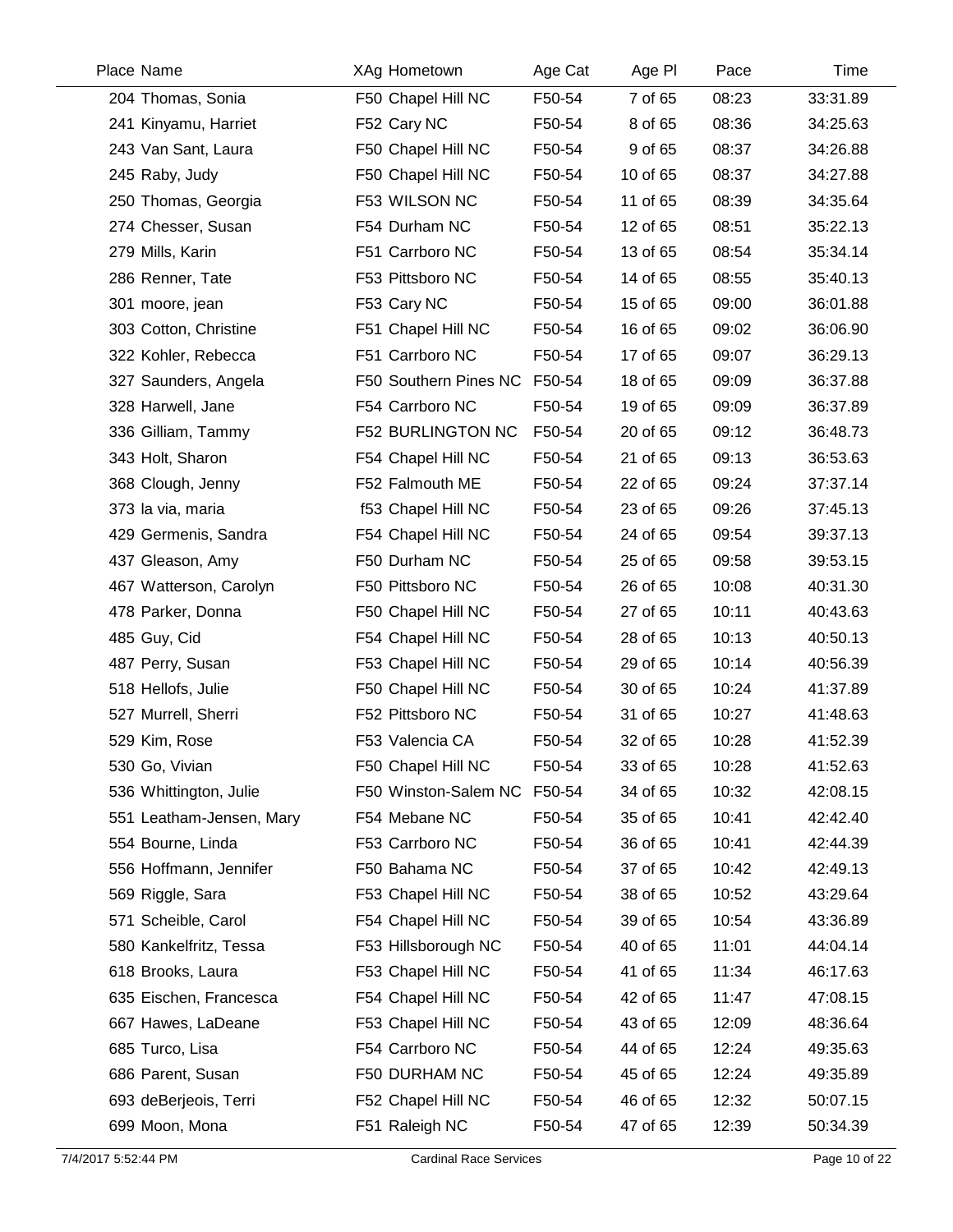| Place Name                 | <b>XAg Hometown</b> | Age Cat | Age PI   | Pace  | Time        |
|----------------------------|---------------------|---------|----------|-------|-------------|
| 703 Schleicher, Debbi      | F53 Chapel Hill NC  | F50-54  | 48 of 65 | 12:41 | 50:42.64    |
| 729 Eisinger, Dina         | F54 Chapel Hill NC  | F50-54  | 49 of 65 | 13:14 | 52:55.38    |
| 737 Cartee, Lianne         | F53 DURHAM NC       | F50-54  | 50 of 65 | 13:24 | 53:36.88    |
| 742 Savasta-Kennedy, Maria | F54 Chapel Hill NC  | F50-54  | 51 of 65 | 13:28 | 53:50.88    |
| 745 Plambeck, Mary Ann     | F51 Hillsborough NC | F50-54  | 52 of 65 | 13:33 | 54:13.88    |
| 748 Boggess, Kim           | F52 Chapel Hill NC  | F50-54  | 53 of 65 | 13:40 | 54:39.63    |
| 749 Messineo, Marilyn      | F50 Durham NC       | F50-54  | 54 of 65 | 13:40 | 54:41.89    |
| 759 Cassely, Mary Beth     | F50 Chapel Hill NC  | F50-54  | 55 of 65 | 14:06 | 56:23.32    |
| 760 Maclay, Michelle       | F50 Pittsboro NC    | F50-54  | 56 of 65 | 14:10 | 56:38.64    |
| 769 Wallace, Teri          | F54 Chapel Hill NC  | F50-54  | 57 of 65 | 14:36 | 58:23.13    |
| 776 Sotres, Daniela        | F54 Chapel Hill NC  | F50-54  | 58 of 65 | 14:52 | 59:29.39    |
| 778 Prichard, Kathy        | F53 Durham NC       | F50-54  | 59 of 65 | 14:56 | 59:42.14    |
| 781 kohout, Melissa        | F51 Carrboro NC     | F50-54  | 60 of 65 | 15:03 | 01:00:11.13 |
| 797 Holland, Kathy         | F50 Chapel Hill NC  | F50-54  | 61 of 65 | 15:58 | 01:03:51.13 |
| 804 Apperson, Karen        | F53 Chapel Hill NC  | F50-54  | 62 of 65 | 16:25 | 01:05:40.13 |
| 807 Pizzagalli, Mia        | F50 Chapel Hill NC  | F50-54  | 63 of 65 | 16:34 | 01:06:14.63 |
| 821 Caviness, Faye         | F53 Durham NC       | F50-54  | 64 of 65 | 17:24 | 01:09:34.88 |
| 827 Broome, Sarah          | F51 Chapel Hill NC  | F50-54  | 65 of 65 | 19:15 | 01:17:00.88 |
| 55 to 59                   |                     |         |          |       |             |
| 167 Lebo, Dana             | F57 Chapel Hill NC  | F55-59  | 1 of 28  | 07:57 | 31:48.65    |
| 194 McArdle, Jill          | F58 Chapel Hill NC  | F55-59  | 2 of 28  | 08:14 | 32:56.88    |
| 205 Campbell, Barbara      | F59 Carrboro NC     | F55-59  | 3 of 28  | 08:23 | 33:32.10    |
| 231 Wilkinson, Kari        | F55 Mebane NC       | F55-59  | 4 of 28  | 08:33 | 34:11.63    |
| 300 Singley, Catherine     | F57 Chapel Hill NC  | F55-59  | 5 of 28  | 09:00 | 36:01.63    |
| 313 Mullis, Robin          | F59 Carrboro NC     | F55-59  | 6 of 28  | 09:05 | 36:19.64    |
| 439 Weaver, Robyn          | F55 Chapel Hill NC  | F55-59  | 7 of 28  | 09:59 | 39:55.63    |
| 567 Holloman, Edith        | F58 Chapel Hill NC  | F55-59  | 8 of 28  | 10:51 | 43:23.39    |
| 591 Bagatell, Nancy        | F57 Chapel Hill NC  | F55-59  | 9 of 28  | 11:09 | 44:35.88    |
| 594 SMITH, SUSAN           | F59 Mebane NC       | F55-59  | 10 of 28 | 11:11 | 44:45.14    |
| 605 Schubert, Nancy        | F55 Chapel Hill NC  | F55-59  | 11 of 28 | 11:18 | 45:12.38    |
| 612 Estrada, Elizabeth     | F59 Chapel Hill NC  | F55-59  | 12 of 28 | 11:25 | 45:41.88    |
| 633 Matti, Clare           | F55 Durham NC       | F55-59  | 13 of 28 | 11:46 | 47:05.38    |
| 659 Ringel-Kulka, Tamar    | F58 Chapel Hill NC  | F55-59  | 14 of 28 | 12:03 | 48:12.64    |
| 670 Pace, Sue              | F56 Chapel Hill NC  | F55-59  | 15 of 28 | 12:10 | 48:39.64    |
| 671 Bresler, Lynne         | F58 Chapel Hill NC  | F55-59  | 16 of 28 | 12:12 | 48:46.89    |
| 684 Jordan, Patti          | F58 Carrboro NC     | F55-59  | 17 of 28 | 12:21 | 49:23.89    |
| 687 Ram, Ranjani           | F59 Chapel Hill NC  | F55-59  | 18 of 28 | 12:24 | 49:37.88    |
| 690 Eisenson, Susan        | F59 Durham NC       | F55-59  | 19 of 28 | 12:26 | 49:44.14    |
| 727 Tsin, Judith           | F57 Chapel Hill NC  | F55-59  | 20 of 28 | 13:11 | 52:45.89    |
| 752 Kimbell, Julia         | F56 Chapel Hill NC  | F55-59  | 21 of 28 | 13:52 | 55:26.14    |
| 780 Mcbarnette, Camilla    | F58 Durham NC       | F55-59  | 22 of 28 | 14:58 | 59:53.14    |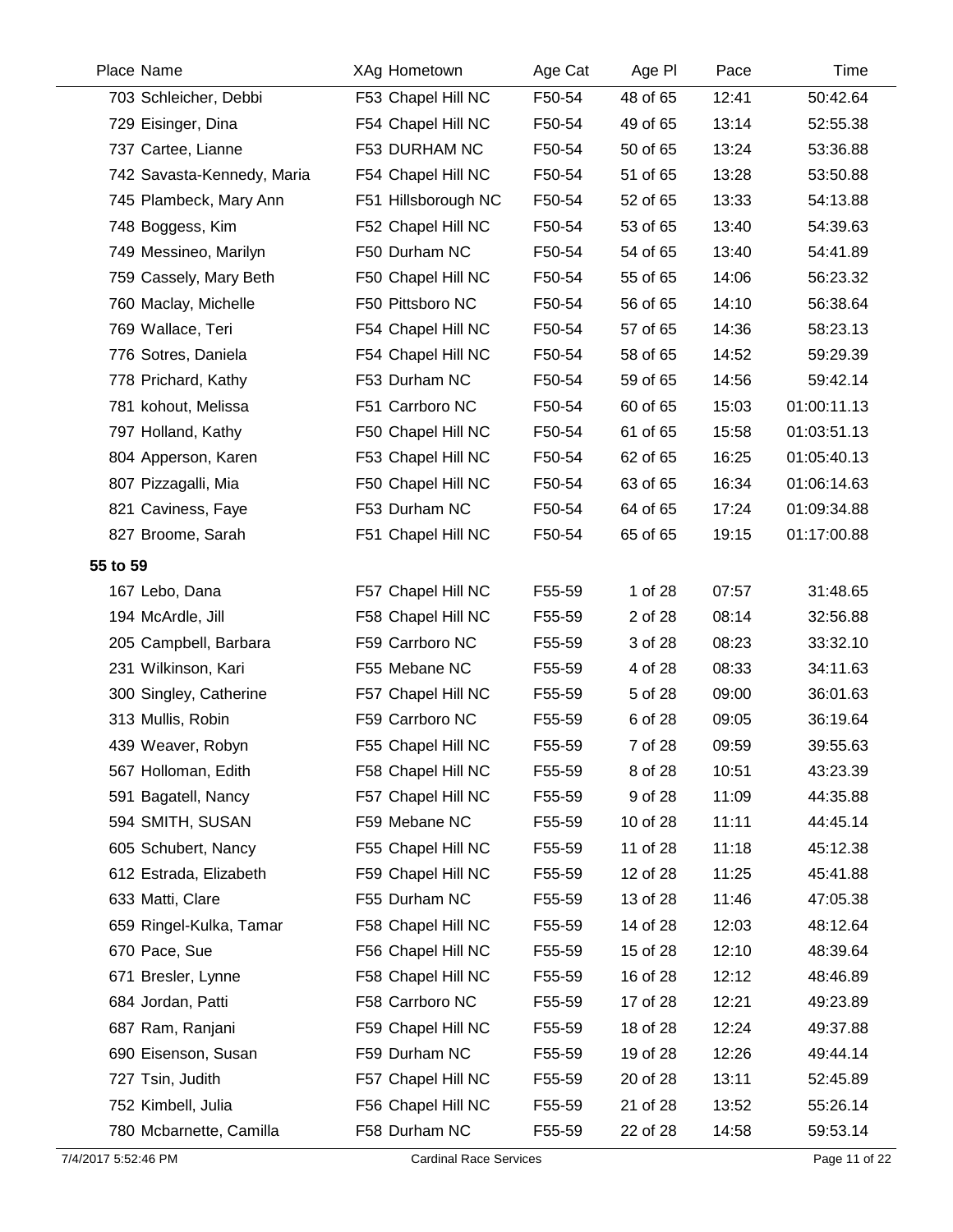| Place Name               | XAg Hometown       | Age Cat | Age PI   | Pace  | Time        |
|--------------------------|--------------------|---------|----------|-------|-------------|
| 784 Ramsey, Teresa       | F59 Durham NC      | F55-59  | 23 of 28 | 15:05 | 01:00:21.38 |
| 787 Glen, Kimberly       | F56 Durham NC      | F55-59  | 24 of 28 | 15:19 | 01:01:17.62 |
| 789 Adney, Joanne        | F55 Pittsboro NC   | F55-59  | 25 of 28 | 15:29 | 01:01:54.64 |
| 790 Hodge, Lauren        | F56 Chapel Hill NC | F55-59  | 26 of 28 | 15:35 | 01:02:21.13 |
| 799 Strickland, Jennifer | F56 Carrboro NC    | F55-59  | 27 of 28 | 15:59 | 01:03:55.64 |
| 819 Alani, Arzina        | F56 Chapel Hill NC | F55-59  | 28 of 28 | 17:19 | 01:09:15.39 |
| 60 to 64                 |                    |         |          |       |             |
| 347 Jacobson Vann, Julie | F60 Chapel Hill NC | F60-64  | 1 of 19  | 09:18 | 37:13.13    |
| 445 Anderson, Anne       | F61 Elon NC        | F60-64  | 2 of 19  | 10:02 | 40:07.39    |
| 456 Horton, Julie        | F61 Chapel Hill NC | F60-64  | 3 of 19  | 10:05 | 40:18.63    |
| 468 Knechtel, Diana      | F64 Chapel Hill NC | F60-64  | 4 of 19  | 10:08 | 40:31.89    |
| 483 Smith, Laurie        | F60 Chapel Hill NC | F60-64  | 5 of 19  | 10:12 | 40:49.64    |
| 509 Clark, Kelly         | F60 Chapel Hill NC | F60-64  | 6 of 19  | 10:22 | 41:29.14    |
| 579 Greene, Deb          | F60 Chapel Hill NC | F60-64  | 7 of 19  | 11:01 | 44:03.13    |
| 593 Boone, Joan          | F64 Efland NC      | F60-64  | 8 of 19  | 11:11 | 44:44.64    |
| 599 Rosen, Maureen       | F60 Chapel Hill NC | F60-64  | 9 of 19  | 11:15 | 44:58.80    |
| 607 Gainey, Sandy        | F61 GRAHAM NC      | F60-64  | 10 of 19 | 11:20 | 45:20.90    |
| 613 Young, Marijean      | F63 Chapel Hill NC | F60-64  | 11 of 19 | 11:26 | 45:44.88    |
| 632 Pick, Mary           | F64 DURHAM NC      | F60-64  | 12 of 19 | 11:43 | 46:52.63    |
| 636 Marcus, Cheryl       | F63 DURHAM NC      | F60-64  | 13 of 19 | 11:47 | 47:08.88    |
| 683 McHenry, Rebecca     | F62 Chapel Hill NC | F60-64  | 14 of 19 | 12:20 | 49:20.63    |
| 725 Webb, Kristi         | F60 Chapel Hill NC | F60-64  | 15 of 19 | 13:08 | 52:32.39    |
| 750 Lieberum, Susan      | F62 Pittsboro NC   | F60-64  | 16 of 19 | 13:41 | 54:43.65    |
| 806 Drake, Susan         | F64 Chapel Hill NC | F60-64  | 17 of 19 | 16:30 | 01:05:58.39 |
| 814 west, tracey         | F64 Chapel Hill NC | F60-64  | 18 of 19 | 17:03 | 01:08:10.65 |
| 815 Neely, Gail          | F63 Chapel Hill NC | F60-64  | 19 of 19 | 17:03 | 01:08:11.14 |
| 65 to 69                 |                    |         |          |       |             |
| 390 Holder, Kaye         | F67 Raleigh NC     | F65-69  | 1 of 12  | 09:38 | 38:31.38    |
| 512 Swasey, Judith       | F69 Chapel Hill NC | F65-69  | 2 of 12  | 10:22 | 41:29.38    |
| 595 Skrzynia, Cecile     | F69 Chapel Hill NC | F65-69  | 3 of 12  | 11:12 | 44:47.64    |
| 652 BAKER, LYNDA         | F66 Chapel Hill NC | F65-69  | 4 of 12  | 12:01 | 48:03.13    |
| 656 Ferrell, Barbara     | F66 Cary NC        | F65-69  | 5 of 12  | 12:03 | 48:11.38    |
| 682 Spang, Barb          | F69 Chapel Hill NC | F65-69  | 6 of 12  | 12:20 | 49:20.15    |
| 710 Walton, Carol        | F65 DURHAM NC      | F65-69  | 7 of 12  | 12:47 | 51:09.64    |
| 775 Rankin, Katie        | F67 Carrboro NC    | F65-69  | 8 of 12  | 14:52 | 59:29.14    |
| 800 Barnes, Patricia     | F65 Chapel Hill NC | F65-69  | 9 of 12  | 16:01 | 01:04:02.13 |
| 803 Bright, Gini         | F66 Chapel Hill NC | F65-69  | 10 of 12 | 16:25 | 01:05:39.40 |
| 813 OBrien, Lynne        | F66 Carrboro NC    | F65-69  | 11 of 12 | 17:03 | 01:08:10.40 |
| 818 Rose, Cindy          | F66 Chapel Hill NC | F65-69  | 12 of 12 | 17:19 | 01:09:15.14 |

**70 to 74**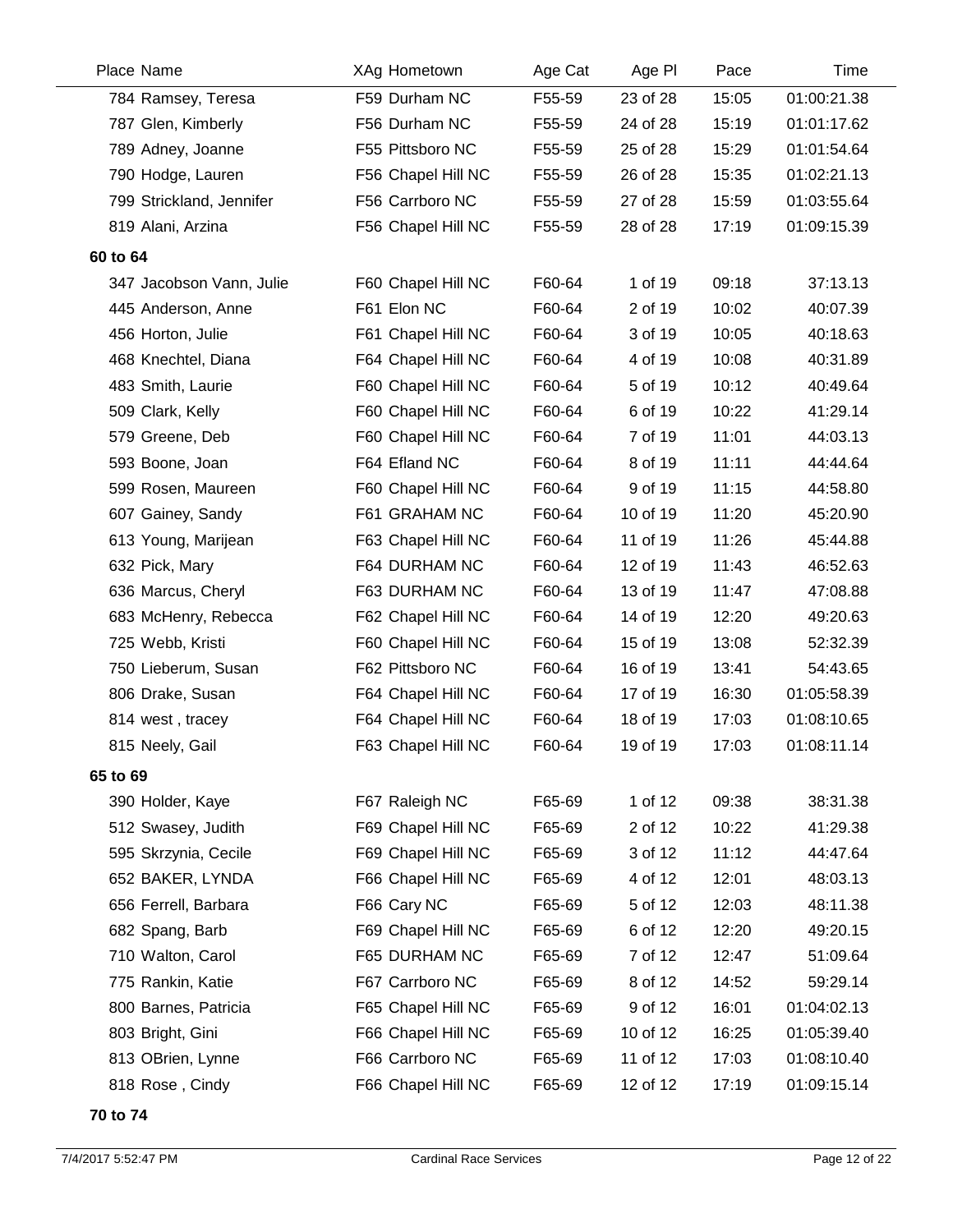|          | Place Name             | XAg Hometown        | Age Cat             | Age PI     | Pace  | Time        |
|----------|------------------------|---------------------|---------------------|------------|-------|-------------|
|          | 575 Anderson, Sheelagh | F70 Carrboro NC     | F70-74              | 1 of $2$   | 11:00 | 43:59.63    |
|          | 816 Haywood, Marion    | F70 Chapel Hill NC  | F70-74              | 2 of 2     | 17:14 | 01:08:54.13 |
| 75 to 79 |                        |                     |                     |            |       |             |
|          | 754 Roggenbuck, Sharon | F78 Hillsborough NC | F75-99              | $1$ of $3$ | 13:53 | 55:32.89    |
|          | 771 McKown, Mary       | F76 Chapel Hill NC  | F75-99              | $2$ of $3$ | 14:42 | 58:49.39    |
|          | 795 Bell, Gerald       | F79 Chapel Hill NC  | F75-99              | 3 of 3     | 15:57 | 01:03:46.63 |
| M        |                        |                     |                     |            |       |             |
|          |                        |                     |                     |            |       |             |
| 5 to 9   |                        |                     |                     |            |       |             |
|          | 116 Clewley, Gavin     | M6 Hillsborough NC  | $M2-9$              | 1 of 9     | 07:26 | 29:44.63    |
|          | 172 Campos, David      | M9 Carrboro NC      | $M2-9$              | 2 of 9     | 08:02 | 32:06.63    |
|          | 197 Campos, Austin     | M9 Carrboro NC      | $M2-9$              | 3 of 9     | 08:19 | 33:14.88    |
|          | 230 Jennings, Aslan    | M9 Chapel Hill NC   | M2-9                | 4 of 9     | 08:33 | 34:10.13    |
|          | 333 Hudec, Thaddeus    | M9 Chapel Hill NC   | $M2-9$              | 5 of 9     | 09:11 | 36:44.88    |
|          | 348 Cuicchi, Paul      | M7 Chapel Hill NC   | M2-9                | 6 of 9     | 09:19 | 37:15.14    |
|          | 410 Ruff, Jackson      | M9 Chapel Hill NC   | $M2-9$              | 7 of 9     | 09:46 | 39:02.89    |
|          | 643 Carter, Errol      | M8 San Francisco CA | $M2-9$              | 8 of 9     | 11:54 | 47:36.15    |
|          | 681 Thomas, Cullen     | M6 Chapel Hill NC   | $M2-9$              | 9 of 9     | 12:20 | 49:19.41    |
| 10 to 14 |                        |                     |                     |            |       |             |
|          | 33 O'Neill, Ronan      | M14                 | M10-14              | 1 of 14    | 06:36 | 26:25.39    |
|          | 48 Farrell, Irish      | M14 Chapel Hill NC  | M10-14              | 2 of 14    | 06:49 | 27:15.64    |
|          | 168 Baucom, Sam        | M13 Chapel Hill NC  | M10-14              | 3 of 14    | 07:57 | 31:48.89    |
|          | 181 BARRITT, CONNOR    | M12 Chapel Hill NC  | M10-14              | 4 of 14    | 08:07 | 32:26.88    |
|          | 209 Clossick, Keegan   | M14 Chapel Hill NC  | M10-14              | 5 of 14    | 08:25 | 33:39.88    |
|          | 271 BARRITT, TYLER     | M10 Chapel Hill NC  | M <sub>10</sub> -14 | 6 of 14    | 08:49 | 35:15.13    |
|          | 295 Granados, Nicholas | M14 Carrboro NC     | M10-14              | 7 of 14    | 08:58 | 35:52.38    |
|          | 329 Cuicchi, Will      | M10 Chapel Hill NC  | M10-14              | 8 of 14    | 09:10 | 36:40.15    |
|          | 355 LoFrese, Chris     | M12 Chapel Hill NC  | M10-14              | 9 of 14    | 09:22 | 37:26.40    |
|          | 370 Grabowski, William | M13 Chapel Hill NC  | M10-14              | 10 of 14   | 09:26 | 37:42.14    |
|          | 563 grabowski, jon     | M12 Chapel Hill NC  | M10-14              | 11 of 14   | 10:48 | 43:10.39    |
|          | 598 Harrison, William  | M11 Chapel Hill NC  | M10-14              | 12 of 14   | 11:15 | 44:58.63    |
|          | 664 kauftheil, ari     | m14 Chapel Hill NC  | M10-14              | 13 of 14   | 12:07 | 48:28.14    |
|          | 705 Cardona, Adam      | M14 Chapel Hill NC  | M10-14              | 14 of 14   | 12:42 | 50:49.89    |
| 15 to 19 |                        |                     |                     |            |       |             |
|          | 4 Barber, Ethan        | M17 Durham NC       | M15-19              | 1 of 18    | 05:39 | 22:35.63    |
|          | 6 Kearsley, Ben        | M17 Durham NC       | M15-19              | 2 of 18    | 05:40 | 22:39.64    |
|          | 10 Rogers, Owen        | M15 Carrboro NC     | M15-19              | 3 of 18    | 05:51 | 23:24.89    |
|          | 14 Komyati, Jarred     | M17 Morrisville NC  | M15-19              | 4 of 18    | 05:58 | 23:51.39    |
|          | 17 Dunston, Tyler      | M15 Chapel Hill NC  | M15-19              | 5 of 18    | 06:02 | 24:06.15    |
|          | 18 Arney, Mike         | M19 DURHAM NC       | M15-19              | 6 of 18    | 06:05 | 24:19.63    |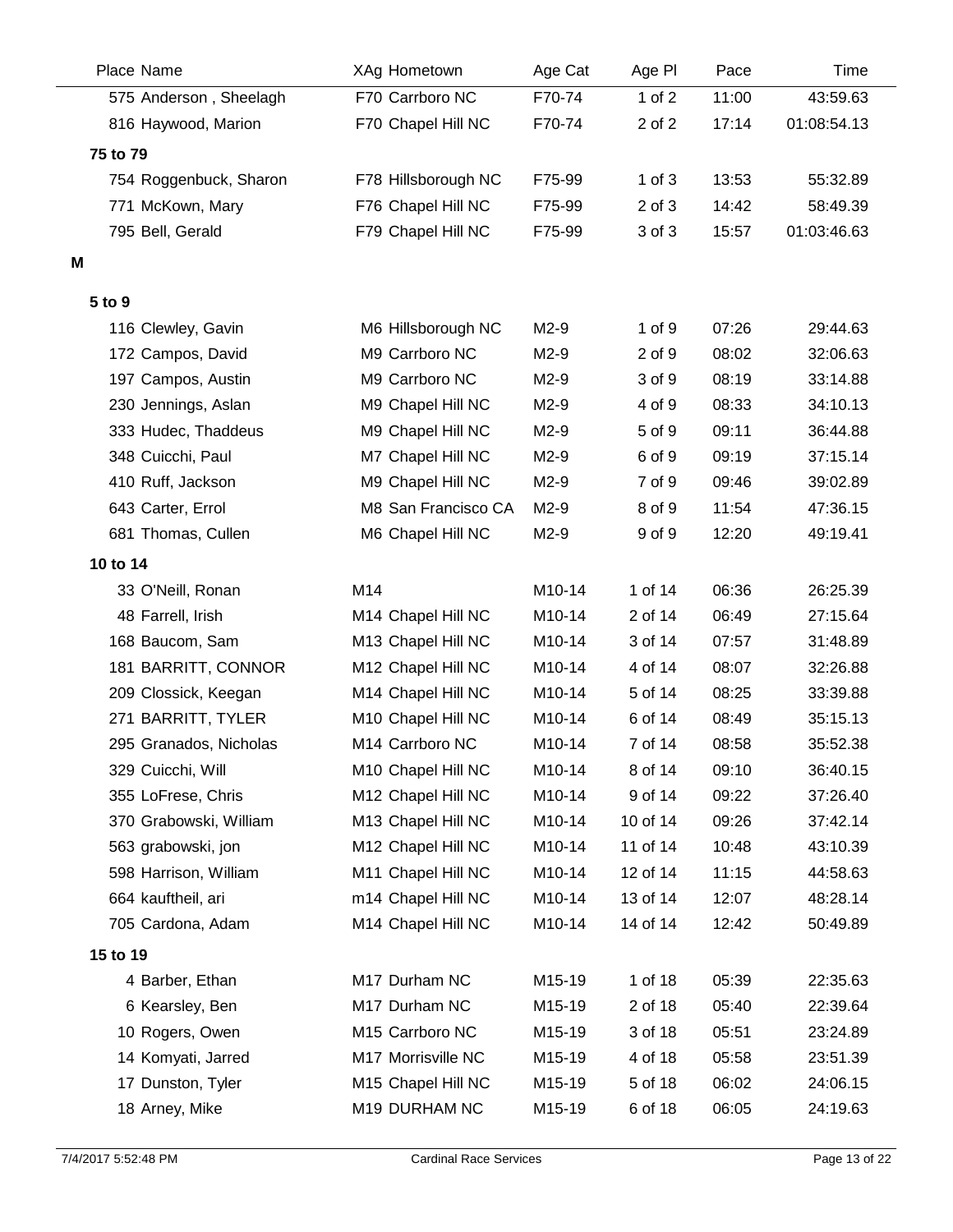| Place Name                | <b>XAg Hometown</b>     | Age Cat | Age PI   | Pace  | Time     |
|---------------------------|-------------------------|---------|----------|-------|----------|
| 21 Winn, Micah            | M15 Durham NC           | M15-19  | 7 of 18  | 06:16 | 25:05.89 |
| 22 Scotti, Zeno           | M15 Ramseur NC          | M15-19  | 8 of 18  | 06:21 | 25:22.38 |
| 27 Rousculp, Josh         | M <sub>16</sub> Cary NC | M15-19  | 9 of 18  | 06:30 | 26:01.14 |
| 28 Barrier, Nathan        | M17 Durham NC           | M15-19  | 10 of 18 | 06:31 | 26:05.13 |
| 31 Kmiec, Harry           | M18 Chapel Hill NC      | M15-19  | 11 of 18 | 06:34 | 26:16.64 |
| 38 Usinger, Emil          | M16 Carrboro NC         | M15-19  | 12 of 18 | 06:39 | 26:35.05 |
| 69 Habegger, Roark        | M19 Waxhaw NC           | M15-19  | 13 of 18 | 07:04 | 28:16.39 |
| 254 Negin, Ben            | M15 Greensboro NC       | M15-19  | 14 of 18 | 08:41 | 34:43.14 |
| 259 White, Avery          | M17 Chapel Hill NC      | M15-19  | 15 of 18 | 08:43 | 34:53.89 |
| 273 Hicks, Mason          | M15 GRAHAM NC           | M15-19  | 16 of 18 | 08:50 | 35:20.38 |
| 281 Cotton, Michael       | M15 Chapel Hill NC      | M15-19  | 17 of 18 | 08:54 | 35:35.89 |
| 326 Timalsina, Raja       | M15 Chapel Hill NC      | M15-19  | 18 of 18 | 09:09 | 36:34.61 |
| 20 to 24                  |                         |         |          |       |          |
| 1 Bezdek, Sean            | M24 Durham NC           | M20-24  | 1 of 20  | 05:15 | 21:01.38 |
| 3 Reifman-Packett, Andrew | M23 Raleigh NC          | M20-24  | 2 of 20  | 05:35 | 22:19.63 |
| 16 Bunch, William         | M24 Chapel Hill NC      | M20-24  | 3 of 20  | 06:00 | 24:01.39 |
| 20 Noah, Paul             | M24 Carrboro NC         | M20-24  | 4 of 20  | 06:12 | 24:48.88 |
| 34 Hannapel, Henry        | M20 Durham NC           | M20-24  | 5 of 20  | 06:37 | 26:29.14 |
| 49 Stahlsmith, Zachary    | M22 Chapel Hill NC      | M20-24  | 6 of 20  | 06:49 | 27:16.39 |
| 73 Powell, Anthony        | M22 Clayton NC          | M20-24  | 7 of 20  | 07:06 | 28:24.13 |
| 85 Villemain, Kyle        | M24 Carrboro NC         | M20-24  | 8 of 20  | 07:12 | 28:47.39 |
| 144 Jin, Jack             | M24 Cary NC             | M20-24  | 9 of 20  | 07:47 | 31:09.64 |
| 148 Lockhart, Ben         | M24 Carrboro NC         | M20-24  | 10 of 20 | 07:48 | 31:13.38 |
| 152 Jubic, Lance          | M24 Carrboro NC         | M20-24  | 11 of 20 | 07:49 | 31:17.15 |
| 171 Lippy, Mitchell       | M23 Mebane NC           | M20-24  | 12 of 20 | 08:00 | 32:01.88 |
| 242 Smith, Robert         | M20 DURHAM NC           | M20-24  | 13 of 20 | 08:37 | 34:26.64 |
| 323 Takamiya, David       | M20 Chapel Hill NC      | M20-24  | 14 of 20 | 09:08 | 36:30.13 |
| 342 Holt, Daniel          | M22 Chapel Hill NC      | M20-24  | 15 of 20 | 09:13 | 36:52.64 |
| 391 Alston, Kwame         | M23 Carrboro NC         | M20-24  | 16 of 20 | 09:38 | 38:32.63 |
| 459 Taekman, Josh         | M20 Chapel Hill NC      | M20-24  | 17 of 20 | 10:07 | 40:27.64 |
| 631 Melvin, Jon           | M23 Chapel Hill NC      | M20-24  | 18 of 20 | 11:43 | 46:50.39 |
| 675 DeVito, Joey          | M23 Chapel Hill NC      | M20-24  | 19 of 20 | 12:16 | 49:05.88 |
| 741 Lippyu, Matthew       | M21 Mebane NC           | M20-24  | 20 of 20 | 13:28 | 53:50.63 |
| 25 to 29                  |                         |         |          |       |          |
| 12 Hogan, Michael         | M28 Durham NC           | M25-29  | 1 of 22  | 05:56 | 23:43.88 |
| 19 murray, brendan        | m29 Durham NC           | M25-29  | 2 of 22  | 06:11 | 24:42.39 |
| 29 Carr, Robert           | M29 Chapel Hill NC      | M25-29  | 3 of 22  | 06:32 | 26:07.64 |
| 53 Johnson, Lee           | M27 DURHAM NC           | M25-29  | 4 of 22  | 06:56 | 27:43.63 |
| 78 Furzer, Oliver         | M28 Carrboro NC         | M25-29  | 5 of 22  | 07:10 | 28:38.13 |
| 98 Szymanski, Eric        | M26 Carrboro NC         | M25-29  | 6 of 22  | 07:19 | 29:17.88 |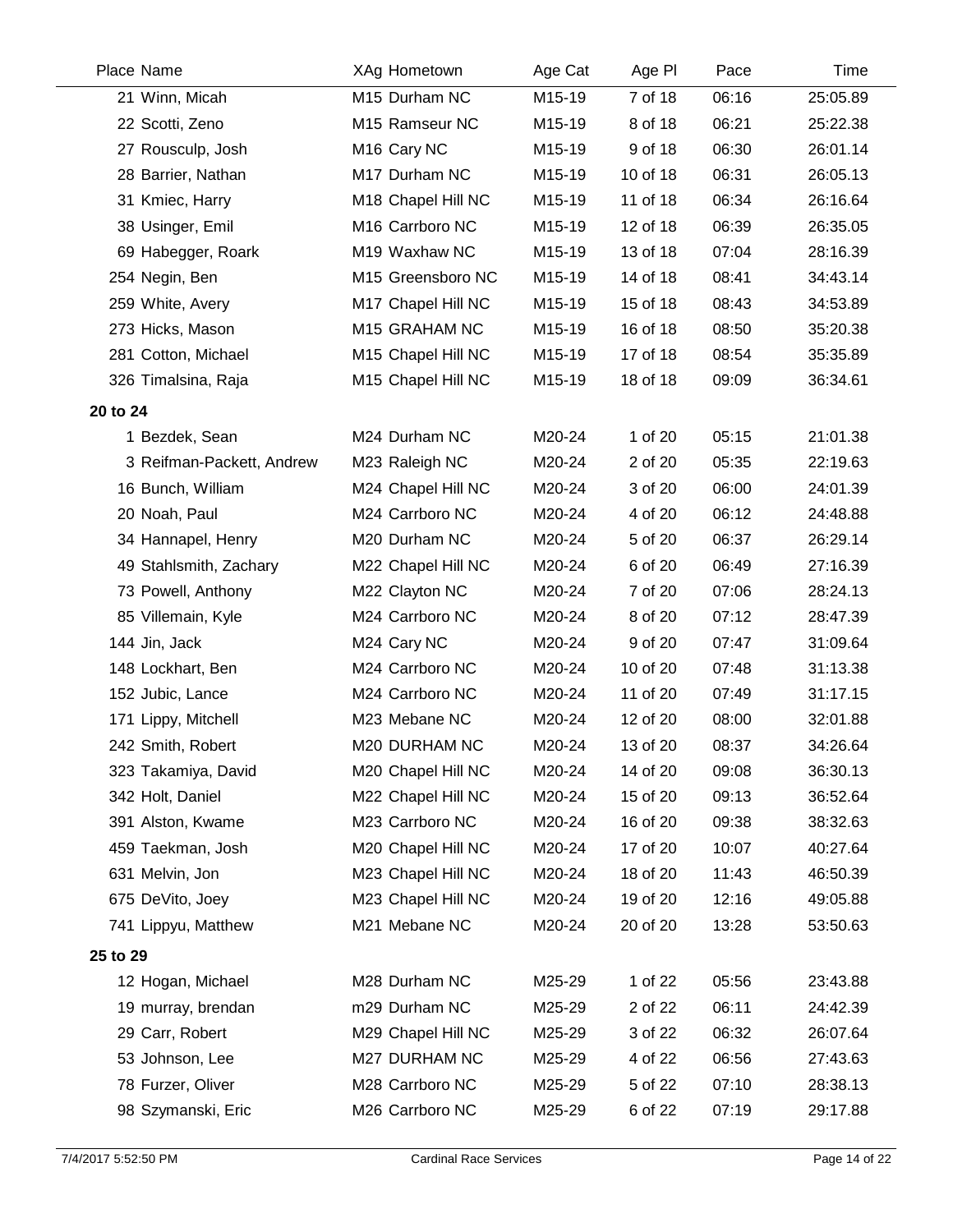| Place Name                | XAg Hometown       | Age Cat | Age PI   | Pace  | Time     |
|---------------------------|--------------------|---------|----------|-------|----------|
| 109 Sorenson, Adam        | M27 Chapel Hill NC | M25-29  | 7 of 22  | 07:24 | 29:36.88 |
| 134 Hensley, Garrit       | M27 Carrboro NC    | M25-29  | 8 of 22  | 07:36 | 30:23.88 |
| 150 Burton, Brandon       | M25 Mebane NC      | M25-29  | 9 of 22  | 07:49 | 31:14.63 |
| 214 Hayes, Matthew        | M27 Carrboro NC    | M25-29  | 10 of 22 | 08:27 | 33:46.14 |
| 223 Tazewell, Jordan      | M27 Cary NC        | M25-29  | 11 of 22 | 08:29 | 33:57.63 |
| 248 Kaul, Aseem           | M29 Chapel Hill NC | M25-29  | 12 of 22 | 08:38 | 34:31.65 |
| 258 Hart, Zeke            | M28 Chapel Hill NC | M25-29  | 13 of 22 | 08:43 | 34:50.39 |
| 305 Gondalia, Rahul       | M28 Durham NC      | M25-29  | 14 of 22 | 09:03 | 36:11.39 |
| 317 Amodei, Joseph        | M26 Chapel Hill NC | M25-29  | 15 of 22 | 09:06 | 36:24.88 |
| 423 Dunn, Donavon         | M27 greensboro NC  | M25-29  | 16 of 22 | 09:53 | 39:32.38 |
| 511 Loop, Matthew         | M28 Chapel Hill NC | M25-29  | 17 of 22 | 10:22 | 41:29.17 |
| 513 Nitchovski, Pavel     | M27 Chapel Hill NC | M25-29  | 18 of 22 | 10:22 | 41:29.64 |
| 630 Cordeiro, Christopher | M26 Chapel Hill NC | M25-29  | 19 of 22 | 11:42 | 46:48.63 |
| 650 Stelzig, Tyle         | M29 Durham NC      | M25-29  | 20 of 22 | 12:00 | 48:00.89 |
| 726 Heffron, Joshua       | M29 Chapel Hill NC | M25-29  | 21 of 22 | 13:10 | 52:41.14 |
| 734 Gorman, John          | M27 Carrboro NC    | M25-29  | 22 of 22 | 13:20 | 53:18.40 |
| 30 to 34                  |                    |         |          |       |          |
| 8 Motta, Christopher      | M30 Cary NC        | M30-34  | 1 of 23  | 05:46 | 23:03.64 |
| 15 Ono, Takeshi           | M32 Carrboro NC    | M30-34  | 2 of 23  | 05:58 | 23:52.13 |
| 58 Houck, Scott           | M32 Chapel Hill NC | M30-34  | 3 of 23  | 06:57 | 27:49.63 |
| 119 Gordon, Max           | M30 Durham NC      | M30-34  | 4 of 23  | 07:29 | 29:57.13 |
| 128 Musso, Austen         | M30 Carrboro NC    | M30-34  | 5 of 23  | 07:33 | 30:12.38 |
| 130 Wahlen, David         | M33 Durham NC      | M30-34  | 6 of 23  | 07:33 | 30:13.38 |
| 153 Ayers, Jordan         | M30 Durham NC      | M30-34  | 7 of 23  | 07:49 | 31:17.39 |
| 175 Hall, Jonathan        | M33 Chapel Hill NC | M30-34  | 8 of 23  | 08:02 | 32:08.88 |
| 211 McKirahan, Matthew    | M30 Carrboro NC    | M30-34  | 9 of 23  | 08:26 | 33:43.39 |
| 229 Krouse, Nick          | M30 Chapel Hill NC | M30-34  | 10 of 23 | 08:31 | 34:05.88 |
| 253 Goode, Atrayus        | M32 Durham NC      | M30-34  | 11 of 23 | 08:40 | 34:40.63 |
| 256 Bedford, James        | M31 Chapel Hill NC | M30-34  | 12 of 23 | 08:42 | 34:46.06 |
| 293 Binkley, Derek        | M33 Carrboro NC    | M30-34  | 13 of 23 | 08:57 | 35:49.88 |
| 381 Hehl, Brent           | M31 Chapel Hill NC | M30-34  | 14 of 23 | 09:31 | 38:05.88 |
| 450 Stanley, Will         | M32 Chapel Hill NC | M30-34  | 15 of 23 | 10:03 | 40:10.13 |
| 481 Langham, Daniel       | M31 Chapel Hill NC | M30-34  | 16 of 23 | 10:11 | 40:45.64 |
| 506 Pieper, Joe           | M34 Haw River NC   | M30-34  | 17 of 23 | 10:22 | 41:27.39 |
| 535 Ayers, Brandon        | M33 Carrboro NC    | M30-34  | 18 of 23 | 10:30 | 41:58.63 |
| 537 Bonenberger, Ryan     | M32 Chapel Hill NC | M30-34  | 19 of 23 | 10:33 | 42:10.38 |
| 572 Miller, Jackson       | M33 Chapel Hill NC | M30-34  | 20 of 23 | 10:56 | 43:45.39 |
| 621 Kaysin, Alex          | M34 Chapel Hill NC | M30-34  | 21 of 23 | 11:37 | 46:28.39 |
| 653 Curtis, Nathan        | M32 Carrboro NC    | M30-34  | 22 of 23 | 12:02 | 48:06.39 |
| 658 McMains, Jason        | M33 Durham NC      | M30-34  | 23 of 23 | 12:03 | 48:11.64 |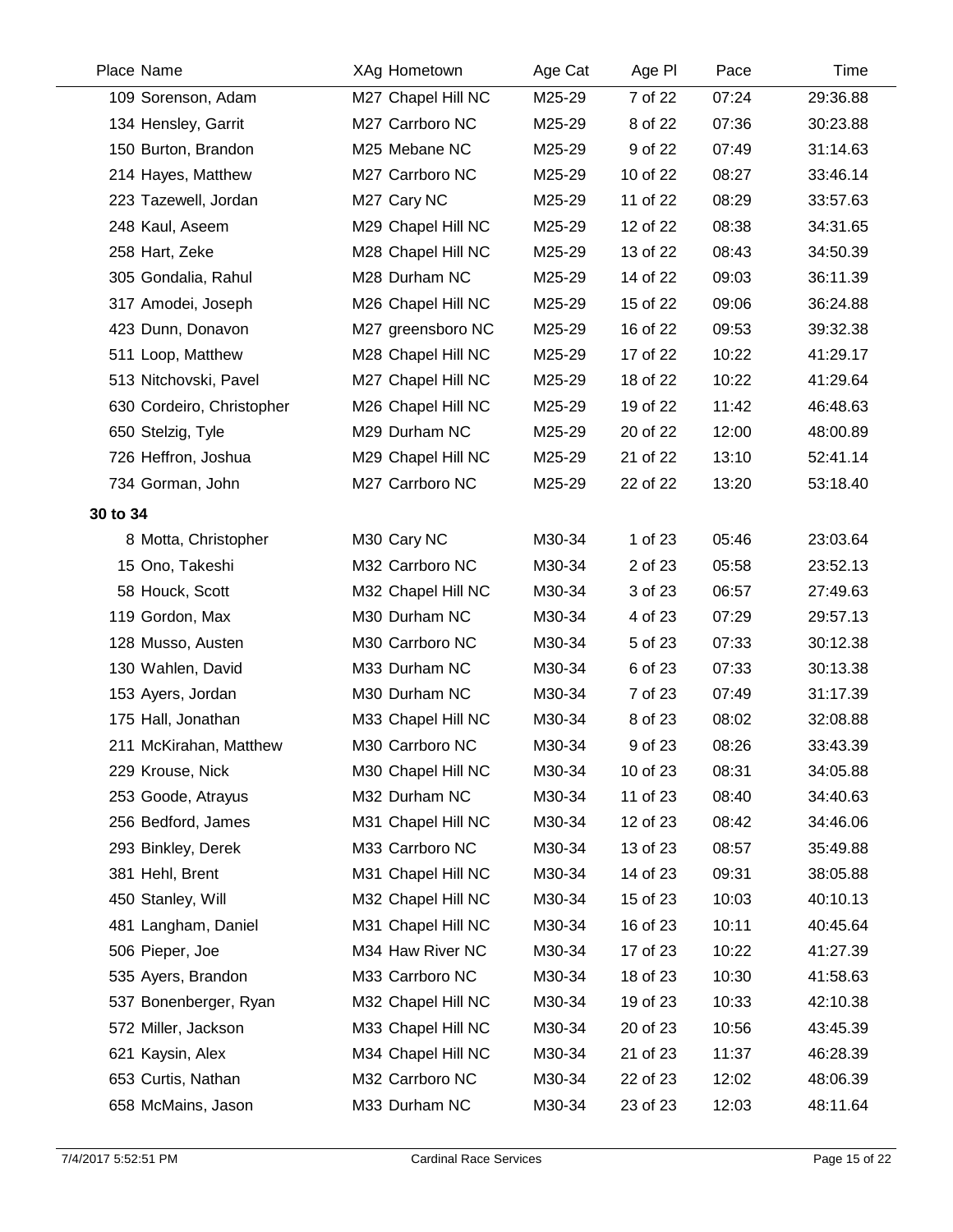| Place Name             | XAg Hometown                  | Age Cat | Age PI   | Pace  | Time          |
|------------------------|-------------------------------|---------|----------|-------|---------------|
| 35 to 39               |                               |         |          |       |               |
| 5 Finlay, Gavin        | M37 DURHAM NC                 | M35-39  | 1 of 38  | 05:39 | 22:37.63      |
| 11 McIver, Andrew      | M35 Durham NC                 | M35-39  | 2 of 38  | 05:52 | 23:29.89      |
| 13 Talhelm, Alan       | M35 DURHAM NC                 | M35-39  | 3 of 38  | 05:57 | 23:49.38      |
| 25 MacKay, Douglas     | M38 Carrboro NC               | M35-39  | 4 of 38  | 06:26 | 25:43.88      |
| 26 Lam, Yik            | M36 Carrboro NC               | M35-39  | 5 of 38  | 06:29 | 25:57.60      |
| 42 Viventi, Jonathan   | M35 DURHAM NC                 | M35-39  | 6 of 38  | 06:43 | 26:53.88      |
| 44 Kelley, Drew        | M37 Chapel Hill NC            | M35-39  | 7 of 38  | 06:45 | 26:58.63      |
| 46 Langer, Lee         | M35 Chapel Hill NC            | M35-39  | 8 of 38  | 06:47 | 27:09.14      |
| 61 Hassin, Bryan       | M38 Chapel Hill NC            | M35-39  | 9 of 38  | 06:59 | 27:54.37      |
| 64 Gray, Benjamin      | M36 Chapel Hill NC            | M35-39  | 10 of 38 | 07:01 | 28:05.14      |
| 86 Lowry, Joshua       | M39 Morrisville NC            | M35-39  | 11 of 38 | 07:13 | 28:52.38      |
| 91 Harris, Deuce       | M39 DURHAM NC                 | M35-39  | 12 of 38 | 07:18 | 29:11.38      |
| 92 Van Slyke, Adam     | M39 Carrboro NC               | M35-39  | 13 of 38 | 07:18 | 29:11.89      |
| 93 Schwantes, Tim      | M36 Chapel Hill NC            | M35-39  | 14 of 38 | 07:18 | 29:12.15      |
| 103 Gordek, Harper     | M39 Chapel Hill NC            | M35-39  | 15 of 38 | 07:22 | 29:26.14      |
| 126 Krieg, Robert      | M37 Chapel Hill NC            | M35-39  | 16 of 38 | 07:33 | 30:11.63      |
| 137 Malay, Brendan     | M37 Chapel Hill NC            | M35-39  | 17 of 38 | 07:39 | 30:35.38      |
| 163 Podkul, Tim        | M36 Chapel Hill NC            | M35-39  | 18 of 38 | 07:54 | 31:37.88      |
| 200 Alex, Chu          | M35 Chapel Hill NC            | M35-39  | 19 of 38 | 08:20 | 33:21.86      |
| 239 Cameron, Henry     | M35 Durham NC                 | M35-39  | 20 of 38 | 08:36 | 34:23.64      |
| 264 Burr, Matt         | M37 Carrboro NC               | M35-39  | 21 of 38 | 08:46 | 35:04.88      |
| 269 Huppert, David     | M39 Carrboro NC               | M35-39  | 22 of 38 | 08:48 | 35:12.89      |
| 307 Steinbach, Jeff    | M36 Hillsborough NC           | M35-39  | 23 of 38 | 09:03 | 36:12.88      |
| 315 Adler, Evan        | M38 Durham NC                 | M35-39  | 24 of 38 | 09:06 | 36:22.14      |
| 338 Parks, John        | M35 Burlington NC             | M35-39  | 25 of 38 | 09:12 | 36:49.64      |
| 357 Cross, Alexander   | M36 Chapel Hill NC            | M35-39  | 26 of 38 | 09:22 | 37:27.13      |
| 361 Trocki, Aaron      | M39 Carrboro NC               | M35-39  | 27 of 38 | 09:22 | 37:28.88      |
| 403 Dirito, David      | M36 Chapel Hill NC            | M35-39  | 28 of 38 | 09:42 | 38:47.63      |
| 412 Tweedy, Jonathan   | M38 Greensboro NC             | M35-39  | 29 of 38 | 09:46 | 39:05.89      |
| 464 McHenry, Troy      | M38 Durham NC                 | M35-39  | 30 of 38 | 10:07 | 40:29.66      |
| 500 Toth, Matt         | M36 Carrboro NC               | M35-39  | 31 of 38 | 10:20 | 41:18.89      |
| 525 Ordronneau, Roger  | M39 Chapel Hill NC            | M35-39  | 32 of 38 | 10:27 | 41:47.14      |
| 617 Roberts, Michael   | M36 Mebane NC                 | M35-39  | 33 of 38 | 11:34 | 46:14.39      |
| 676 Guiteras, Guiteras | M39 Chapel Hill NC            | M35-39  | 34 of 38 | 12:17 | 49:09.39      |
| 728 Caranasos, Thomas  | M37 Chapel Hill NC            | M35-39  | 35 of 38 | 13:14 | 52:54.64      |
| 786 Brown, Jamie       | M35 Durham NC                 | M35-39  | 36 of 38 | 15:19 | 01:01:16.64   |
| 791 mcnulty, james     | m36 Whitsett NC               | M35-39  | 37 of 38 | 15:36 | 01:02:25.38   |
| 812 Dagger, Ben        | M35 Carrboro NC               | M35-39  | 38 of 38 | 16:58 | 01:07:52.63   |
| 40 to 44               |                               |         |          |       |               |
| 2 Thirumurthy, Harsha  | M40 Chapel Hill NC            | M40-44  | 1 of 59  | 05:28 | 21:52.88      |
| 7/4/2017 5:52:52 PM    | <b>Cardinal Race Services</b> |         |          |       | Page 16 of 22 |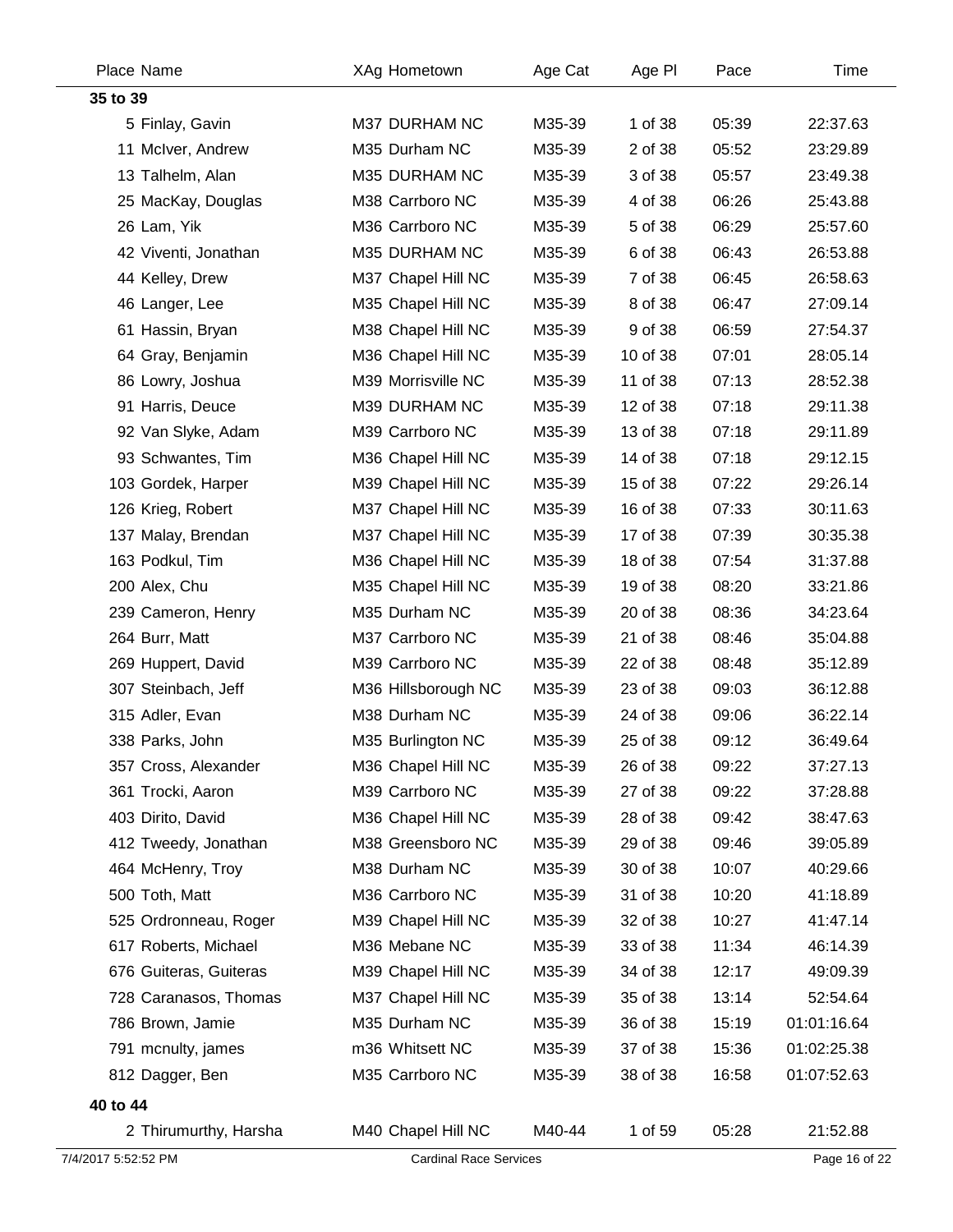| Place Name             | XAg Hometown        | Age Cat | Age PI   | Pace  | Time     |
|------------------------|---------------------|---------|----------|-------|----------|
| 36 Caren, Neal         | M44 Chapel Hill NC  | M40-44  | 2 of 59  | 06:37 | 26:29.89 |
| 43 Sanoff, Scott       | M44 Chapel Hill NC  | M40-44  | 3 of 59  | 06:44 | 26:55.39 |
| 57 Higgins, Josh       | M40 Chapel Hill NC  | M40-44  | 4 of 59  | 06:57 | 27:47.88 |
| 65 Bryan, Cotton       | M44 Chapel Hill NC  | M40-44  | 5 of 59  | 07:02 | 28:08.88 |
| 70 welty, jeff         | m44 Chapel Hill NC  | M40-44  | 6 of 59  | 07:04 | 28:17.89 |
| 95 Knight, Erinn       | M41 Cary NC         | M40-44  | 7 of 59  | 07:18 | 29:13.13 |
| 100 Hensel, Douglas    | M44 Durham NC       | M40-44  | 8 of 59  | 07:20 | 29:19.38 |
| 113 Williamson, Luke   | M40 Chapel Hill NC  | M40-44  | 9 of 59  | 07:26 | 29:42.63 |
| 115 Clewley, Derek     | M43 Hillsborough NC | M40-44  | 10 of 59 | 07:26 | 29:44.39 |
| 117 Henry, Thomas      | M40 Carrboro NC     | M40-44  | 11 of 59 | 07:26 | 29:44.88 |
| 131 Nieman, Jeff       | M40 Chapel Hill NC  | M40-44  | 12 of 59 | 07:34 | 30:15.39 |
| 135 Finnegan, Richard  | M41 Cary NC         | M40-44  | 13 of 59 | 07:36 | 30:25.14 |
| 141 Pearson, Andrew    | M40 Durham NC       | M40-44  | 14 of 59 | 07:45 | 31:00.13 |
| 145 Crockett, Jason    | M40 DURHAM NC       | M40-44  | 15 of 59 | 07:47 | 31:09.89 |
| 146 Barnes, Dwight     | M41 Cary NC         | M40-44  | 16 of 59 | 07:48 | 31:10.14 |
| 149 Barnes, Edward     | M44 Durham NC       | M40-44  | 17 of 59 | 07:49 | 31:14.39 |
| 154 Seils, Damon       | M44 Carrboro NC     | M40-44  | 18 of 59 | 07:50 | 31:19.14 |
| 156 Yong, Albert       | M40 Chapel Hill NC  | M40-44  | 19 of 59 | 07:53 | 31:30.39 |
| 158 Pence, Brian       | M43 Carrboro NC     | M40-44  | 20 of 59 | 07:53 | 31:31.14 |
| 170 Herrick, Jeffrey   | M44 Carrboro NC     | M40-44  | 21 of 59 | 07:59 | 31:55.63 |
| 176 Rhoads, Donald     | M44 Durham NC       | M40-44  | 22 of 59 | 08:03 | 32:13.63 |
| 186 Gale, w. Patrick   | M43 Carrboro NC     | M40-44  | 23 of 59 | 08:08 | 32:33.12 |
| 187 Robertson, Brent   | M41 Carrboro NC     | M40-44  | 24 of 59 | 08:09 | 32:36.14 |
| 195 Harris, Rich       | M43 Chapel Hill NC  | M40-44  | 25 of 59 | 08:15 | 32:59.14 |
| 198 Leivers, Martin    | M42 DURHAM NC       | M40-44  | 26 of 59 | 08:19 | 33:14.88 |
| 219 Graham, Nicholas   | M44 Carrboro NC     | M40-44  | 27 of 59 | 08:29 | 33:54.88 |
| 221 Grabowski, Chuck   | M42 Chapel Hill NC  | M40-44  | 28 of 59 | 08:29 | 33:56.13 |
| 235 Matthews, David    | M40 Carrboro NC     | M40-44  | 29 of 59 | 08:35 | 34:18.64 |
| 236 Calderini, Adelqui | M43 Durham NC       | M40-44  | 30 of 59 | 08:35 | 34:19.16 |
| 247 Barbee, Joshua     | M41                 | M40-44  | 31 of 59 | 08:38 | 34:31.63 |
| 272 BARRITT, SID       | M42 Chapel Hill NC  | M40-44  | 32 of 59 | 08:49 | 35:15.63 |
| 284 Stanley, Marshall  | M43 Chapel Hill NC  | M40-44  | 33 of 59 | 08:55 | 35:38.43 |
| 304 Hill, Dan          | M40 Chapel Hill NC  | M40-44  | 34 of 59 | 09:02 | 36:06.90 |
| 308 Lee, Christopher   | M44 Chapel Hill NC  | M40-44  | 35 of 59 | 09:03 | 36:12.89 |
| 325 Clark, Kevin       | M42 Chapel Hill NC  | M40-44  | 36 of 59 | 09:08 | 36:33.64 |
| 352 Farrell, Morgan    | M44 Durham NC       | M40-44  | 37 of 59 | 09:20 | 37:21.38 |
| 371 Novak, Adam        | M44 Chapel Hill NC  | M40-44  | 38 of 59 | 09:26 | 37:43.88 |
| 376 Bowers, David      | M43 Carrboro NC     | M40-44  | 39 of 59 | 09:29 | 37:55.65 |
| 397 Cavanaugh, Mark    | m43 Chapel Hill NC  | M40-44  | 40 of 59 | 09:41 | 38:43.39 |
| 411 Ruff, JW           | M41 Chapel Hill NC  | M40-44  | 41 of 59 | 09:46 | 39:03.63 |
| 431 Hoffman, Steve     | M42 Durham NC       | M40-44  | 42 of 59 | 09:55 | 39:40.63 |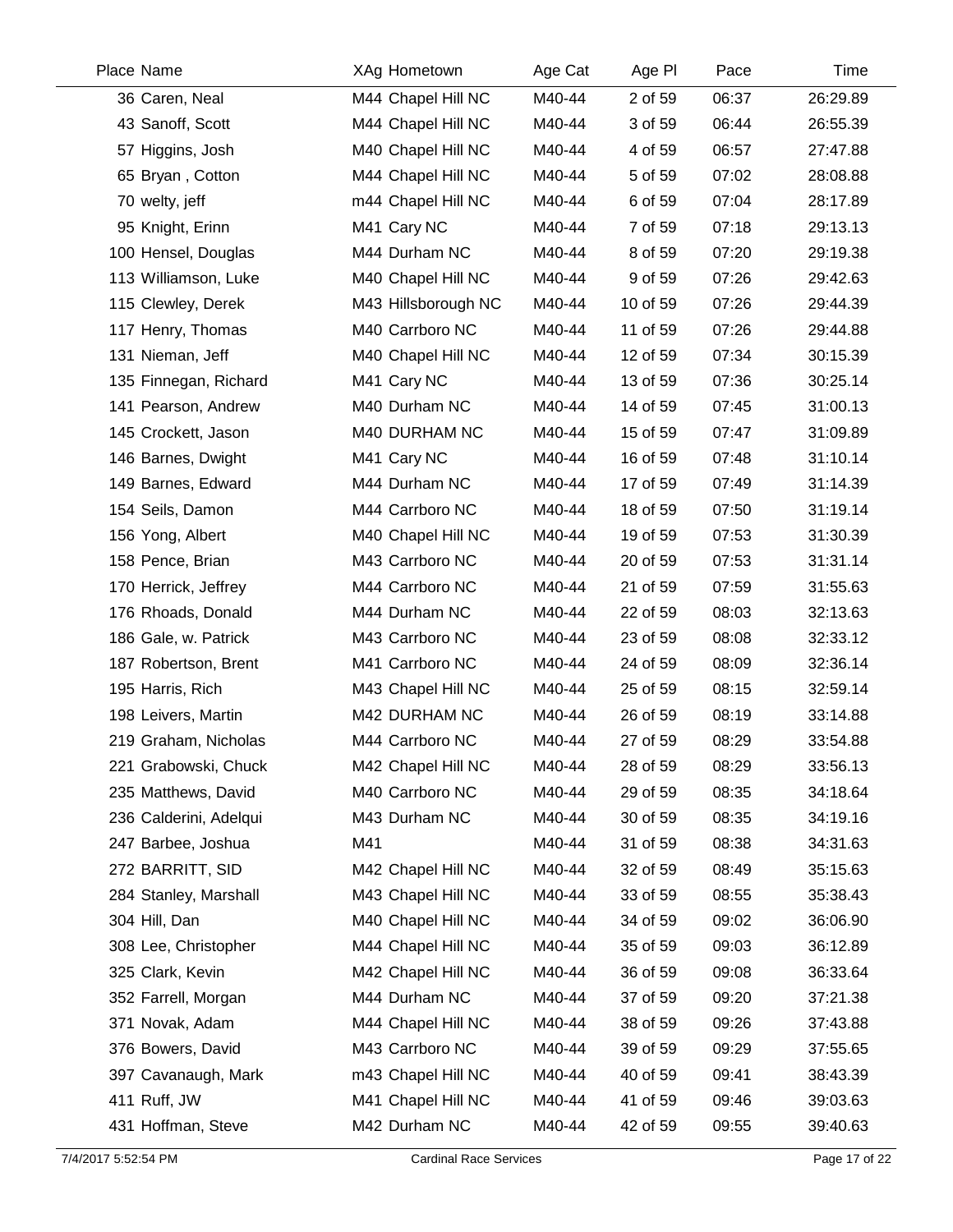| Place Name |                        | XAg Hometown         | Age Cat | Age PI   | Pace  | Time        |
|------------|------------------------|----------------------|---------|----------|-------|-------------|
|            | 438 Su, Hansen         | M43 Chapel Hill NC   | M40-44  | 43 of 59 | 09:58 | 39:53.15    |
|            | 441 Schliebe, Erich    | M42 Pittsboro NC     | M40-44  | 44 of 59 | 10:00 | 40:01.64    |
|            | 452 Fisher, Daniel     | M41 Durham NC        | M40-44  | 45 of 59 | 10:04 | 40:14.63    |
|            | 489 Ceponis, Peter     | M41 Chapel Hill NC   | M40-44  | 46 of 59 | 10:15 | 40:58.64    |
|            | 492 Steinberg, Michael | M44 Chapel Hill NC   | M40-44  | 47 of 59 | 10:16 | 41:05.63    |
|            | 499 Toth, Ross         | M43                  | M40-44  | 48 of 59 | 10:20 | 41:18.89    |
|            | 574 Hill, James        | M42 Chapel Hill NC   | M40-44  | 49 of 59 | 10:59 | 43:56.88    |
|            | 600 Harrison, Stuart   | M44 Chapel Hill NC   | M40-44  | 50 of 59 | 11:15 | 44:59.90    |
|            | 603 gibson, scott      | M44 Durham NC        | M40-44  | 51 of 59 | 11:16 | 45:02.38    |
|            | 641 Cuicchi, Frank     | M41 Chapel Hill NC   | M40-44  | 52 of 59 | 11:49 | 47:14.63    |
|            | 642 Bradley, Badi      | M43 Carrboro NC      | M40-44  | 53 of 59 | 11:54 | 47:35.88    |
|            | 662 King, John         | M43 Hillsborough NC  | M40-44  | 54 of 59 | 12:07 | 48:26.64    |
|            | 677 Warren, Matthew    | M43 Durham NC        | M40-44  | 55 of 59 | 12:18 | 49:10.14    |
|            | 678 Carter, JJ         | M42 San Francisco CA | M40-44  | 56 of 59 | 12:18 | 49:12.63    |
|            | 680 Thomas, Courtney   | M40 Chapel Hill NC   | M40-44  | 57 of 59 | 12:20 | 49:19.15    |
|            | 731 Dye, Aaron         | M43 Chapel Hill NC   | M40-44  | 58 of 59 | 13:16 | 53:02.14    |
|            | 810 Strassel, Keith    | M44 Chapel Hill NC   | M40-44  | 59 of 59 | 16:41 | 01:06:43.89 |
| 45 to 49   |                        |                      |         |          |       |             |
|            | 9 Benjamin, Robert     | M48 Chapel Hill NC   | M45-49  | 1 of 38  | 05:50 | 23:19.38    |
|            | 60 Hecker, Brad        | M46 Mebane NC        | M45-49  | 2 of 38  | 06:58 | 27:53.63    |
|            | 63 Salemy, Tim         | M46 Durham NC        | M45-49  | 3 of 38  | 07:01 | 28:05.13    |
|            | 72 Little, Leland      | M48 Durham NC        | M45-49  | 4 of 38  | 07:06 | 28:23.63    |
|            | 76 Solomon, Mark       | M48 Hillsborough NC  | M45-49  | 5 of 38  | 07:09 | 28:35.41    |
|            | 83 O'Neill, Thomas     | M45                  | M45-49  | 6 of 38  | 07:11 | 28:45.88    |
|            | 94 Wileman, Martin     | M48 Hillsborough NC  | M45-49  | 7 of 38  | 07:18 | 29:12.88    |
|            | 102 Thomas, Jody       | M46 Chapel Hill NC   | M45-49  | 8 of 38  | 07:21 | 29:23.88    |
|            | 125 Miller, Dean       | M47 Hillsborough NC  | M45-49  | 9 of 38  | 07:33 | 30:11.38    |
|            | 155 jhaveri, ravi      | M46 DURHAM NC        | M45-49  | 10 of 38 | 07:52 | 31:29.59    |
|            | 251 Baucom, Martin     | M48 Chapel Hill NC   | M45-49  | 11 of 38 | 08:39 | 34:35.79    |
|            | 262 Salemson, Jeremy   | M48 Chapel Hill NC   | M45-49  | 12 of 38 | 08:46 | 35:03.88    |
|            | 278 Cooner, Ed         | M49 Chapel Hill NC   | M45-49  | 13 of 38 | 08:53 | 35:33.38    |
|            | 282 Blue, Christopher  | M49 Chapel Hill NC   | M45-49  | 14 of 38 | 08:54 | 35:36.39    |
|            | 335 Bigler, Roy        | M49 Siler City NC    | M45-49  | 15 of 38 | 09:12 | 36:48.73    |
|            | 341 Schmitz, William   | M45 Chapel Hill NC   | M45-49  | 16 of 38 | 09:13 | 36:51.38    |
|            | 344 Brown, Jim         | M45 Durham NC        | M45-49  | 17 of 38 | 09:17 | 37:08.89    |
|            | 353 Collis, Stewart    | M49 Carrboro NC      | M45-49  | 18 of 38 | 09:21 | 37:23.13    |
|            | 359 Fried, Mike        | M48 Chapel Hill NC   | M45-49  | 19 of 38 | 09:22 | 37:28.14    |
|            | 362 LoFrese, Todd      | M45 Chapel Hill NC   | M45-49  | 20 of 38 | 09:22 | 37:29.89    |
|            | 365 Wahlstrom, Erik    | M48 Chapel Hill NC   | M45-49  | 21 of 38 | 09:24 | 37:34.64    |
|            | 369 Lovelace, Tanner   | M47 Durham NC        | M45-49  | 22 of 38 | 09:25 | 37:38.88    |
|            | 382 Schaal, Michael    | M48 Chapel Hill NC   | M45-49  | 23 of 38 | 09:32 | 38:07.14    |
|            |                        |                      |         |          |       |             |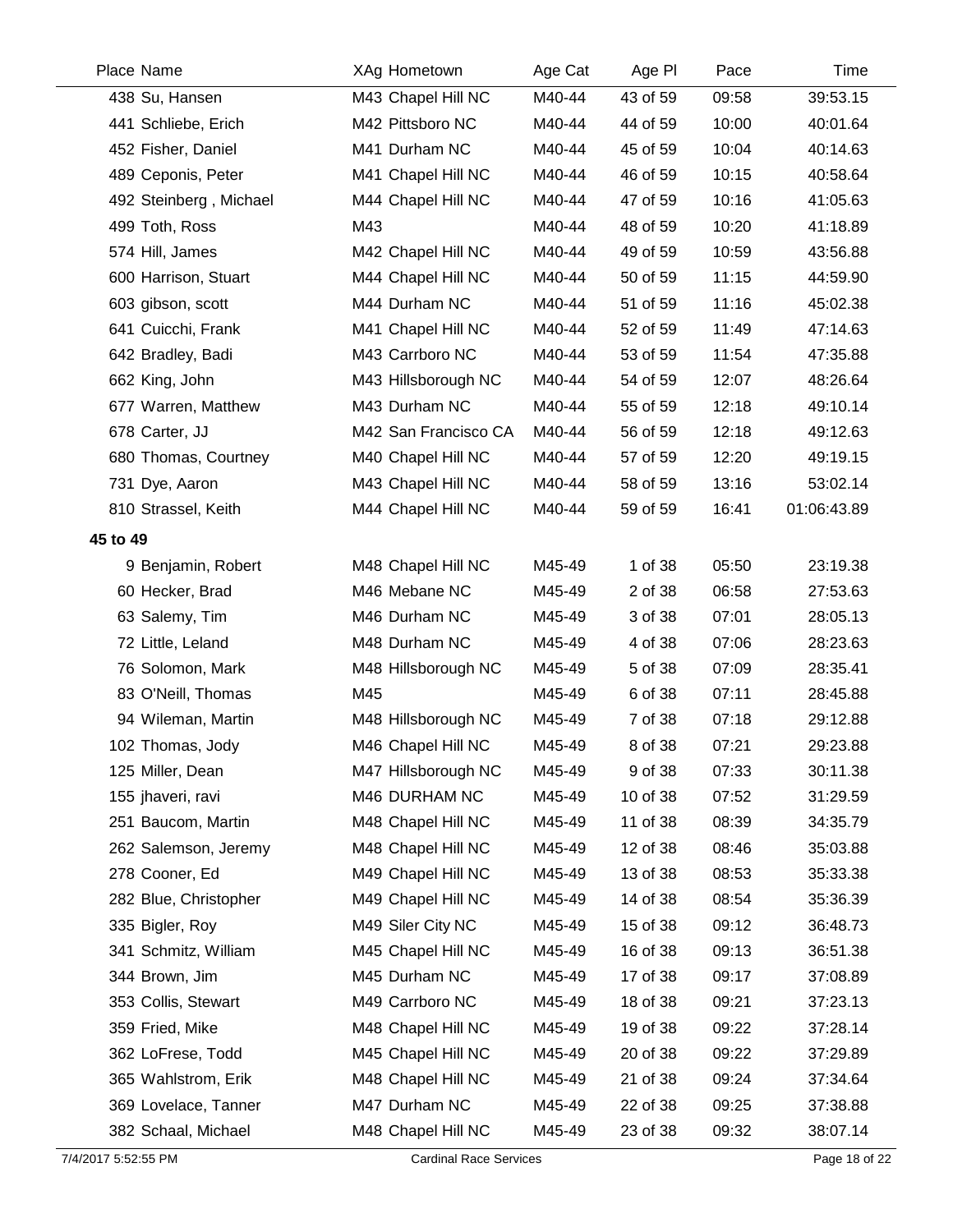|                                                                                                                                                                                                                                                                                                                                                                                                                                                                                                                     | Age Cat                                                                                                                                                                                                                                                                                                                                                                                                                                                                                                                                                                                                                                                                                                                                                                                                                            | Age PI                                                                                                                                   | Pace                                                                                                                                                                                                                                         | Time                                                                                                                                                                                                                                                                                                                                                                 |
|---------------------------------------------------------------------------------------------------------------------------------------------------------------------------------------------------------------------------------------------------------------------------------------------------------------------------------------------------------------------------------------------------------------------------------------------------------------------------------------------------------------------|------------------------------------------------------------------------------------------------------------------------------------------------------------------------------------------------------------------------------------------------------------------------------------------------------------------------------------------------------------------------------------------------------------------------------------------------------------------------------------------------------------------------------------------------------------------------------------------------------------------------------------------------------------------------------------------------------------------------------------------------------------------------------------------------------------------------------------|------------------------------------------------------------------------------------------------------------------------------------------|----------------------------------------------------------------------------------------------------------------------------------------------------------------------------------------------------------------------------------------------|----------------------------------------------------------------------------------------------------------------------------------------------------------------------------------------------------------------------------------------------------------------------------------------------------------------------------------------------------------------------|
|                                                                                                                                                                                                                                                                                                                                                                                                                                                                                                                     | M45-49                                                                                                                                                                                                                                                                                                                                                                                                                                                                                                                                                                                                                                                                                                                                                                                                                             |                                                                                                                                          |                                                                                                                                                                                                                                              | 38:36.38                                                                                                                                                                                                                                                                                                                                                             |
|                                                                                                                                                                                                                                                                                                                                                                                                                                                                                                                     |                                                                                                                                                                                                                                                                                                                                                                                                                                                                                                                                                                                                                                                                                                                                                                                                                                    |                                                                                                                                          |                                                                                                                                                                                                                                              | 39:11.88                                                                                                                                                                                                                                                                                                                                                             |
|                                                                                                                                                                                                                                                                                                                                                                                                                                                                                                                     | M45-49                                                                                                                                                                                                                                                                                                                                                                                                                                                                                                                                                                                                                                                                                                                                                                                                                             |                                                                                                                                          |                                                                                                                                                                                                                                              | 39:13.14                                                                                                                                                                                                                                                                                                                                                             |
|                                                                                                                                                                                                                                                                                                                                                                                                                                                                                                                     | M45-49                                                                                                                                                                                                                                                                                                                                                                                                                                                                                                                                                                                                                                                                                                                                                                                                                             |                                                                                                                                          |                                                                                                                                                                                                                                              | 39:18.15                                                                                                                                                                                                                                                                                                                                                             |
|                                                                                                                                                                                                                                                                                                                                                                                                                                                                                                                     |                                                                                                                                                                                                                                                                                                                                                                                                                                                                                                                                                                                                                                                                                                                                                                                                                                    |                                                                                                                                          |                                                                                                                                                                                                                                              | 39:52.14                                                                                                                                                                                                                                                                                                                                                             |
|                                                                                                                                                                                                                                                                                                                                                                                                                                                                                                                     |                                                                                                                                                                                                                                                                                                                                                                                                                                                                                                                                                                                                                                                                                                                                                                                                                                    |                                                                                                                                          |                                                                                                                                                                                                                                              | 41:02.88                                                                                                                                                                                                                                                                                                                                                             |
|                                                                                                                                                                                                                                                                                                                                                                                                                                                                                                                     |                                                                                                                                                                                                                                                                                                                                                                                                                                                                                                                                                                                                                                                                                                                                                                                                                                    | 30 of 38                                                                                                                                 |                                                                                                                                                                                                                                              | 41:23.39                                                                                                                                                                                                                                                                                                                                                             |
|                                                                                                                                                                                                                                                                                                                                                                                                                                                                                                                     |                                                                                                                                                                                                                                                                                                                                                                                                                                                                                                                                                                                                                                                                                                                                                                                                                                    |                                                                                                                                          |                                                                                                                                                                                                                                              | 42:38.14                                                                                                                                                                                                                                                                                                                                                             |
|                                                                                                                                                                                                                                                                                                                                                                                                                                                                                                                     |                                                                                                                                                                                                                                                                                                                                                                                                                                                                                                                                                                                                                                                                                                                                                                                                                                    |                                                                                                                                          |                                                                                                                                                                                                                                              | 42:42.90                                                                                                                                                                                                                                                                                                                                                             |
|                                                                                                                                                                                                                                                                                                                                                                                                                                                                                                                     |                                                                                                                                                                                                                                                                                                                                                                                                                                                                                                                                                                                                                                                                                                                                                                                                                                    |                                                                                                                                          |                                                                                                                                                                                                                                              | 42:42.90                                                                                                                                                                                                                                                                                                                                                             |
|                                                                                                                                                                                                                                                                                                                                                                                                                                                                                                                     |                                                                                                                                                                                                                                                                                                                                                                                                                                                                                                                                                                                                                                                                                                                                                                                                                                    |                                                                                                                                          |                                                                                                                                                                                                                                              | 45:15.13                                                                                                                                                                                                                                                                                                                                                             |
|                                                                                                                                                                                                                                                                                                                                                                                                                                                                                                                     |                                                                                                                                                                                                                                                                                                                                                                                                                                                                                                                                                                                                                                                                                                                                                                                                                                    |                                                                                                                                          |                                                                                                                                                                                                                                              | 45:55.89                                                                                                                                                                                                                                                                                                                                                             |
|                                                                                                                                                                                                                                                                                                                                                                                                                                                                                                                     |                                                                                                                                                                                                                                                                                                                                                                                                                                                                                                                                                                                                                                                                                                                                                                                                                                    |                                                                                                                                          |                                                                                                                                                                                                                                              | 47:13.38                                                                                                                                                                                                                                                                                                                                                             |
|                                                                                                                                                                                                                                                                                                                                                                                                                                                                                                                     |                                                                                                                                                                                                                                                                                                                                                                                                                                                                                                                                                                                                                                                                                                                                                                                                                                    |                                                                                                                                          |                                                                                                                                                                                                                                              | 50:07.38                                                                                                                                                                                                                                                                                                                                                             |
|                                                                                                                                                                                                                                                                                                                                                                                                                                                                                                                     | M45-49                                                                                                                                                                                                                                                                                                                                                                                                                                                                                                                                                                                                                                                                                                                                                                                                                             |                                                                                                                                          |                                                                                                                                                                                                                                              | 50:14.13                                                                                                                                                                                                                                                                                                                                                             |
|                                                                                                                                                                                                                                                                                                                                                                                                                                                                                                                     |                                                                                                                                                                                                                                                                                                                                                                                                                                                                                                                                                                                                                                                                                                                                                                                                                                    |                                                                                                                                          |                                                                                                                                                                                                                                              |                                                                                                                                                                                                                                                                                                                                                                      |
|                                                                                                                                                                                                                                                                                                                                                                                                                                                                                                                     |                                                                                                                                                                                                                                                                                                                                                                                                                                                                                                                                                                                                                                                                                                                                                                                                                                    | 1 of 38                                                                                                                                  |                                                                                                                                                                                                                                              | 22:46.89                                                                                                                                                                                                                                                                                                                                                             |
|                                                                                                                                                                                                                                                                                                                                                                                                                                                                                                                     | M50-54                                                                                                                                                                                                                                                                                                                                                                                                                                                                                                                                                                                                                                                                                                                                                                                                                             | 2 of 38                                                                                                                                  |                                                                                                                                                                                                                                              | 25:34.64                                                                                                                                                                                                                                                                                                                                                             |
|                                                                                                                                                                                                                                                                                                                                                                                                                                                                                                                     |                                                                                                                                                                                                                                                                                                                                                                                                                                                                                                                                                                                                                                                                                                                                                                                                                                    | 3 of 38                                                                                                                                  |                                                                                                                                                                                                                                              | 27:07.14                                                                                                                                                                                                                                                                                                                                                             |
|                                                                                                                                                                                                                                                                                                                                                                                                                                                                                                                     | M50-54                                                                                                                                                                                                                                                                                                                                                                                                                                                                                                                                                                                                                                                                                                                                                                                                                             | 4 of 38                                                                                                                                  |                                                                                                                                                                                                                                              | 27:23.14                                                                                                                                                                                                                                                                                                                                                             |
|                                                                                                                                                                                                                                                                                                                                                                                                                                                                                                                     | M50-54                                                                                                                                                                                                                                                                                                                                                                                                                                                                                                                                                                                                                                                                                                                                                                                                                             | 5 of 38                                                                                                                                  |                                                                                                                                                                                                                                              | 27:46.38                                                                                                                                                                                                                                                                                                                                                             |
|                                                                                                                                                                                                                                                                                                                                                                                                                                                                                                                     | M50-54                                                                                                                                                                                                                                                                                                                                                                                                                                                                                                                                                                                                                                                                                                                                                                                                                             | 6 of 38                                                                                                                                  |                                                                                                                                                                                                                                              | 28:19.38                                                                                                                                                                                                                                                                                                                                                             |
|                                                                                                                                                                                                                                                                                                                                                                                                                                                                                                                     | M50-54                                                                                                                                                                                                                                                                                                                                                                                                                                                                                                                                                                                                                                                                                                                                                                                                                             | 7 of 38                                                                                                                                  |                                                                                                                                                                                                                                              | 28:31.14                                                                                                                                                                                                                                                                                                                                                             |
|                                                                                                                                                                                                                                                                                                                                                                                                                                                                                                                     | M50-54                                                                                                                                                                                                                                                                                                                                                                                                                                                                                                                                                                                                                                                                                                                                                                                                                             | 8 of 38                                                                                                                                  |                                                                                                                                                                                                                                              | 29:35.64                                                                                                                                                                                                                                                                                                                                                             |
|                                                                                                                                                                                                                                                                                                                                                                                                                                                                                                                     |                                                                                                                                                                                                                                                                                                                                                                                                                                                                                                                                                                                                                                                                                                                                                                                                                                    | 9 of 38                                                                                                                                  |                                                                                                                                                                                                                                              | 29:38.38                                                                                                                                                                                                                                                                                                                                                             |
|                                                                                                                                                                                                                                                                                                                                                                                                                                                                                                                     | M50-54                                                                                                                                                                                                                                                                                                                                                                                                                                                                                                                                                                                                                                                                                                                                                                                                                             | 10 of 38                                                                                                                                 |                                                                                                                                                                                                                                              | 29:40.14                                                                                                                                                                                                                                                                                                                                                             |
|                                                                                                                                                                                                                                                                                                                                                                                                                                                                                                                     | M50-54                                                                                                                                                                                                                                                                                                                                                                                                                                                                                                                                                                                                                                                                                                                                                                                                                             | 11 of 38                                                                                                                                 |                                                                                                                                                                                                                                              | 31:31.86                                                                                                                                                                                                                                                                                                                                                             |
|                                                                                                                                                                                                                                                                                                                                                                                                                                                                                                                     | M50-54                                                                                                                                                                                                                                                                                                                                                                                                                                                                                                                                                                                                                                                                                                                                                                                                                             | 12 of 38                                                                                                                                 |                                                                                                                                                                                                                                              | 33:11.63                                                                                                                                                                                                                                                                                                                                                             |
|                                                                                                                                                                                                                                                                                                                                                                                                                                                                                                                     | M50-54                                                                                                                                                                                                                                                                                                                                                                                                                                                                                                                                                                                                                                                                                                                                                                                                                             | 13 of 38                                                                                                                                 |                                                                                                                                                                                                                                              | 33:21.13                                                                                                                                                                                                                                                                                                                                                             |
|                                                                                                                                                                                                                                                                                                                                                                                                                                                                                                                     | M50-54                                                                                                                                                                                                                                                                                                                                                                                                                                                                                                                                                                                                                                                                                                                                                                                                                             | 14 of 38                                                                                                                                 |                                                                                                                                                                                                                                              | 33:29.89                                                                                                                                                                                                                                                                                                                                                             |
|                                                                                                                                                                                                                                                                                                                                                                                                                                                                                                                     | M50-54                                                                                                                                                                                                                                                                                                                                                                                                                                                                                                                                                                                                                                                                                                                                                                                                                             | 15 of 38                                                                                                                                 |                                                                                                                                                                                                                                              | 33:35.63                                                                                                                                                                                                                                                                                                                                                             |
|                                                                                                                                                                                                                                                                                                                                                                                                                                                                                                                     | M50-54                                                                                                                                                                                                                                                                                                                                                                                                                                                                                                                                                                                                                                                                                                                                                                                                                             | 16 of 38                                                                                                                                 |                                                                                                                                                                                                                                              | 34:05.39                                                                                                                                                                                                                                                                                                                                                             |
|                                                                                                                                                                                                                                                                                                                                                                                                                                                                                                                     | M50-54                                                                                                                                                                                                                                                                                                                                                                                                                                                                                                                                                                                                                                                                                                                                                                                                                             | 17 of 38                                                                                                                                 |                                                                                                                                                                                                                                              | 34:19.90                                                                                                                                                                                                                                                                                                                                                             |
|                                                                                                                                                                                                                                                                                                                                                                                                                                                                                                                     | M50-54                                                                                                                                                                                                                                                                                                                                                                                                                                                                                                                                                                                                                                                                                                                                                                                                                             | 18 of 38                                                                                                                                 |                                                                                                                                                                                                                                              | 34:36.64                                                                                                                                                                                                                                                                                                                                                             |
|                                                                                                                                                                                                                                                                                                                                                                                                                                                                                                                     | M50-54                                                                                                                                                                                                                                                                                                                                                                                                                                                                                                                                                                                                                                                                                                                                                                                                                             | 19 of 38                                                                                                                                 |                                                                                                                                                                                                                                              | 35:06.89                                                                                                                                                                                                                                                                                                                                                             |
|                                                                                                                                                                                                                                                                                                                                                                                                                                                                                                                     | M50-54                                                                                                                                                                                                                                                                                                                                                                                                                                                                                                                                                                                                                                                                                                                                                                                                                             |                                                                                                                                          |                                                                                                                                                                                                                                              | 36:04.88                                                                                                                                                                                                                                                                                                                                                             |
|                                                                                                                                                                                                                                                                                                                                                                                                                                                                                                                     | M50-54                                                                                                                                                                                                                                                                                                                                                                                                                                                                                                                                                                                                                                                                                                                                                                                                                             |                                                                                                                                          |                                                                                                                                                                                                                                              | 36:41.89                                                                                                                                                                                                                                                                                                                                                             |
|                                                                                                                                                                                                                                                                                                                                                                                                                                                                                                                     | M50-54                                                                                                                                                                                                                                                                                                                                                                                                                                                                                                                                                                                                                                                                                                                                                                                                                             |                                                                                                                                          |                                                                                                                                                                                                                                              | 37:16.88                                                                                                                                                                                                                                                                                                                                                             |
|                                                                                                                                                                                                                                                                                                                                                                                                                                                                                                                     | M50-54                                                                                                                                                                                                                                                                                                                                                                                                                                                                                                                                                                                                                                                                                                                                                                                                                             |                                                                                                                                          |                                                                                                                                                                                                                                              | 37:26.13                                                                                                                                                                                                                                                                                                                                                             |
|                                                                                                                                                                                                                                                                                                                                                                                                                                                                                                                     | M50-54                                                                                                                                                                                                                                                                                                                                                                                                                                                                                                                                                                                                                                                                                                                                                                                                                             |                                                                                                                                          |                                                                                                                                                                                                                                              | 37:59.38                                                                                                                                                                                                                                                                                                                                                             |
|                                                                                                                                                                                                                                                                                                                                                                                                                                                                                                                     | M50-54                                                                                                                                                                                                                                                                                                                                                                                                                                                                                                                                                                                                                                                                                                                                                                                                                             |                                                                                                                                          |                                                                                                                                                                                                                                              | 38:45.64                                                                                                                                                                                                                                                                                                                                                             |
| 413 Friedrich, Chris<br>414 Rousculp, Matt<br>418 Papazoglou, Michael<br>491 Correia, Joao<br>553 Psaltis, Andrew<br>606 simmonds, junior<br>7 Bechard, Barton<br>24 Clabuesch, Jim<br>50 Alexander, Marcus<br>110 Whitney, David<br>112 Brown, William<br>159 Go, Christopher<br>199 Brownstein, Robert<br>208 Schmidt, Blaine<br>227 Fanning, Alan<br>238 Nordin, Michael<br>252 Werden, Andrew<br>266 Boggess, John<br>331 Ramsden, Dale<br>349 Takamiya, Masaaki<br>354 Caviness, Lewis<br>398 Chesser, William | XAg Hometown<br>M49 Durham NC<br>M45 Carrboro NC<br>M48 Cary NC<br>M46 Chapel Hill NC<br>M47 Chapel Hill NC<br>M49 Durham NC<br>M48 Chapel Hill NC<br>M48 Carrboro NC<br>M45 Chapel Hill NC<br>M46 Carrboro NC<br>M49 Durham NC<br>M49 Chapel Hill NC<br>m47 Pittsboro NC<br>M46 Greensboro NC<br>M47 Carrboro NC<br>M52 Durham NC<br>M52 Chapel Hill NC<br>M51 Clayton NC<br>M51 Cambridge MA<br>M54 Durham NC<br>M50 Chapel Hill NC<br>M50 Chapel Hill NC<br>M52 Chapel Hill NC<br>M53 Durham NC<br>M54 Chapel Hill NC<br>M54 Valencia CA<br>M50 Chapel Hill NC<br>M54 Chapel Hill NC<br>M53 Carrboro NC<br>m50 Chapel Hill NC<br>M53 Carrboro NC<br>M50<br>M50 Chapel Hill NC<br>M52 Chapel Hill NC<br>M54 Chapel Hill NC<br>M53 Chapel Hill NC<br>M52 Chapel Hill NC<br>M54 Carrboro NC<br>M53 Chapel Hill NC<br>M54 Durham NC | M45-49<br>M45-49<br>M45-49<br>M45-49<br>M45-49<br>M45-49<br>M45-49<br>M45-49<br>M45-49<br>M45-49<br>M45-49<br>M50-54<br>M50-54<br>M50-54 | 24 of 38<br>25 of 38<br>26 of 38<br>27 of 38<br>28 of 38<br>29 of 38<br>31 of 38<br>32 of 38<br>33 of 38<br>34 of 38<br>35 of 38<br>36 of 38<br>37 of 38<br>38 of 38<br>20 of 38<br>21 of 38<br>22 of 38<br>23 of 38<br>24 of 38<br>25 of 38 | 09:39<br>09:48<br>09:48<br>09:50<br>09:58<br>10:16<br>10:21<br>10:40<br>10:41<br>10:41<br>11:19<br>11:29<br>11:48<br>12:32<br>12:34<br>05:42<br>06:24<br>06:47<br>06:51<br>06:57<br>07:05<br>07:08<br>07:24<br>07:25<br>07:25<br>07:53<br>08:18<br>08:20<br>08:22<br>08:24<br>08:31<br>08:35<br>08:39<br>08:47<br>09:01<br>09:10<br>09:19<br>09:22<br>09:30<br>09:41 |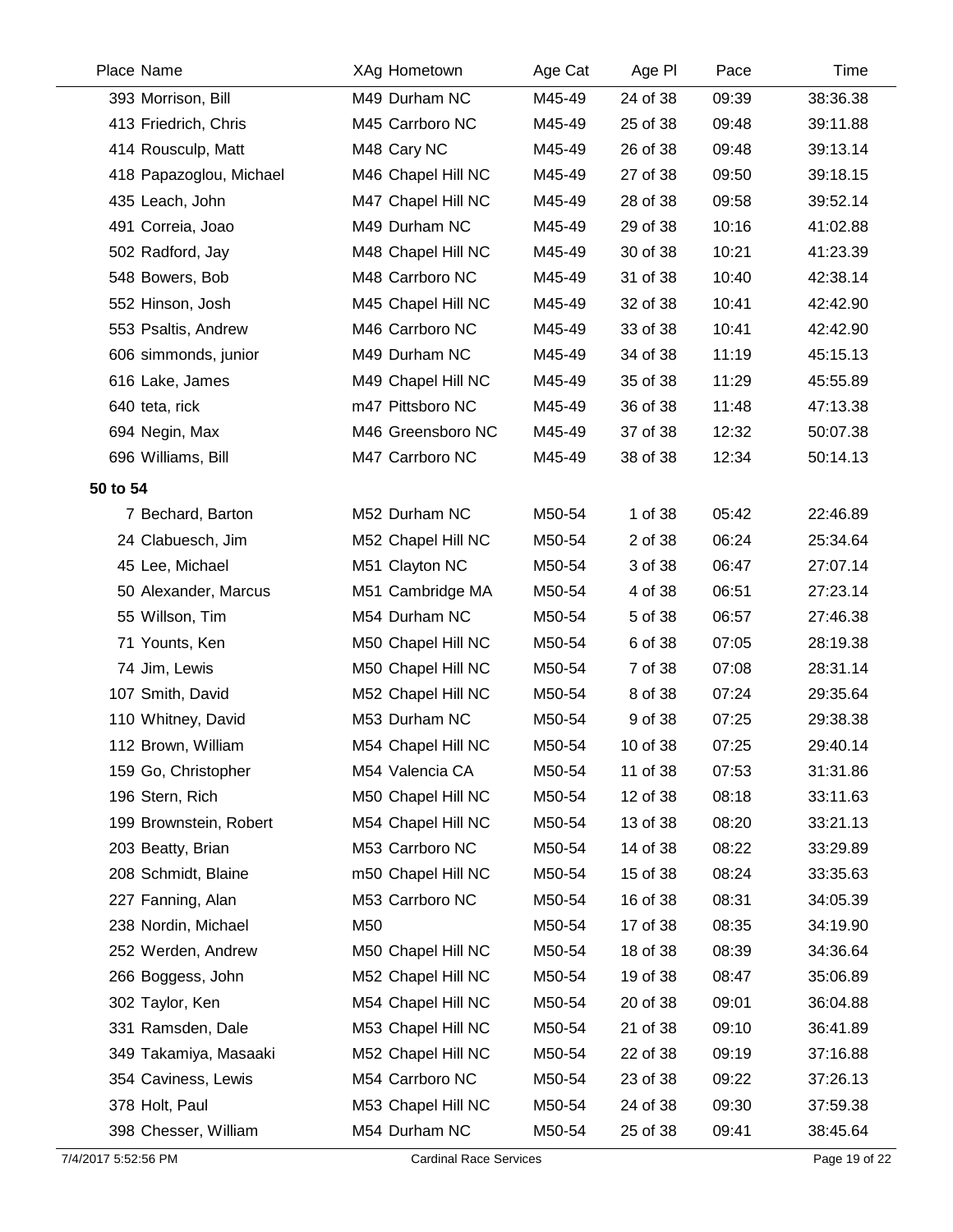|          | Place Name             | XAg Hometown        | Age Cat | Age PI   | Pace  | Time     |
|----------|------------------------|---------------------|---------|----------|-------|----------|
|          | 401 Gleason, Scott     | M51 Durham NC       | M50-54  | 26 of 38 | 09:42 | 38:47.13 |
|          | 432 Kriksciun, Jimbo   | M51 Chapel Hill NC  | M50-54  | 27 of 38 | 09:56 | 39:42.64 |
|          | 463 Arnel, Tom         | M54 Carrboro NC     | M50-54  | 28 of 38 | 10:07 | 40:29.64 |
|          | 484 Toney, Raymond     | M53 Chapel Hill NC  | M50-54  | 29 of 38 | 10:12 | 40:49.89 |
|          | 517 asaro, andrew      | M50 Chapel Hill NC  | M50-54  | 30 of 38 | 10:24 | 41:37.64 |
|          | 520 Cotton, John       | M51 Chapel Hill NC  | M50-54  | 31 of 38 | 10:25 | 41:39.39 |
|          | 523 CORKEN, JAMES      | M50 Hillsborough NC | M50-54  | 32 of 38 | 10:26 | 41:44.89 |
|          | 587 Pedersen, Kurt     | M51 Chapel Hill NC  | M50-54  | 33 of 38 | 11:05 | 44:19.39 |
|          | 698 Smith, Selden      | M50 Carrboro NC     | M50-54  | 34 of 38 | 12:35 | 50:20.88 |
|          | 704 Schleicher, Glenn  | M50 Chapel Hill NC  | M50-54  | 35 of 38 | 12:41 | 50:42.88 |
|          | 712 Kearsley, Chad     | M51 Durham NC       | M50-54  | 36 of 38 | 12:51 | 51:24.56 |
|          | 724 Lippy, Jeffrey     | M53 Mebane NC       | M50-54  | 37 of 38 | 13:06 | 52:24.63 |
|          | 732 Ter Horst, Marc    | M52 Chapel Hill NC  | M50-54  | 38 of 38 | 13:16 | 53:02.39 |
| 55 to 59 |                        |                     |         |          |       |          |
|          | 32 Slade, Gary         | M58 Chapel Hill NC  | M55-59  | 1 of 29  | 06:36 | 26:24.14 |
|          | 41 Prabucki, Bernard   | M55 Carrboro NC     | M55-59  | 2 of 29  | 06:41 | 26:45.64 |
|          | 51 Hussey, Jon         | M55 Chapel Hill NC  | M55-59  | 3 of 29  | 06:52 | 27:26.38 |
|          | 59 Mast, Chris         | M55 Chapel Hill NC  | M55-59  | 4 of 29  | 06:58 | 27:51.33 |
|          | 67 Rumsey, Kevin       | M55 Stem NC         | M55-59  | 5 of 29  | 07:04 | 28:14.14 |
|          | 80 Merron, Jeff        | M55 Chapel Hill NC  | M55-59  | 6 of 29  | 07:10 | 28:41.13 |
|          | 84 Knight, Rodney      | M56 Chapel Hill NC  | M55-59  | 7 of 29  | 07:12 | 28:47.39 |
|          | 89 Guiles, Austin      | M58 Chapel Hill NC  | M55-59  | 8 of 29  | 07:16 | 29:03.63 |
|          | 96 Rice, Gary          | M57 Mebane NC       | M55-59  | 9 of 29  | 07:19 | 29:14.13 |
|          | 111 Hoerger, Tom       | M58 Chapel Hill NC  | M55-59  | 10 of 29 | 07:25 | 29:40.14 |
|          | 122 Rees, John         | M57 Chapel Hill NC  | M55-59  | 11 of 29 | 07:32 | 30:06.13 |
|          | 165 Kopec, Doug        | M59 Carrboro NC     | M55-59  | 12 of 29 | 07:56 | 31:44.39 |
|          | 173 caviness, gordon   | m56 Durham NC       | M55-59  | 13 of 29 | 08:02 | 32:07.90 |
|          | 177 wilkinson, michael | m56 Mebane NC       | M55-59  | 14 of 29 | 08:04 | 32:14.14 |
|          | 207 Matti, Michael     | M59 Durham NC       | M55-59  | 15 of 29 | 08:24 | 33:35.13 |
|          | 217 vaught, michael    | M59 Chapel Hill NC  | M55-59  | 16 of 29 | 08:28 | 33:50.38 |
|          | 255 Noah, Terry        | M57 Carrboro NC     | M55-59  | 17 of 29 | 08:41 | 34:43.14 |
|          | 268 Mullis, Randy      | M57 Carrboro NC     | M55-59  | 18 of 29 | 08:48 | 35:10.38 |
|          | 280 Shank, James       | M57 Chapel Hill NC  | M55-59  | 19 of 29 | 08:54 | 35:35.88 |
|          | 290 Noe, Larry         | M57 Chapel Hill NC  | M55-59  | 20 of 29 | 08:56 | 35:42.89 |
|          | 298 Lebo, Scott        | M59                 | M55-59  | 21 of 29 | 09:00 | 36:00.38 |
|          | 299 Weaver, David      | M58 Chapel Hill NC  | M55-59  | 22 of 29 | 09:00 | 36:00.38 |
|          | 375 Dixon, Bob         | M58 Chapel Hill NC  | M55-59  | 23 of 29 | 09:28 | 37:52.38 |
|          | 389 Neely, Ed          | M59 Chapel Hill NC  | M55-59  | 24 of 29 | 09:36 | 38:24.38 |
|          | 497 Kennedy, Joe       | M56 Chapel Hill NC  | M55-59  | 25 of 29 | 10:18 | 41:13.88 |
|          | 526 McAvoy, Greg       | M56 Chapel Hill NC  | M55-59  | 26 of 29 | 10:27 | 41:47.89 |
|          | 546 Garber, Dale       | M55                 | M55-59  | 27 of 29 | 10:37 | 42:29.88 |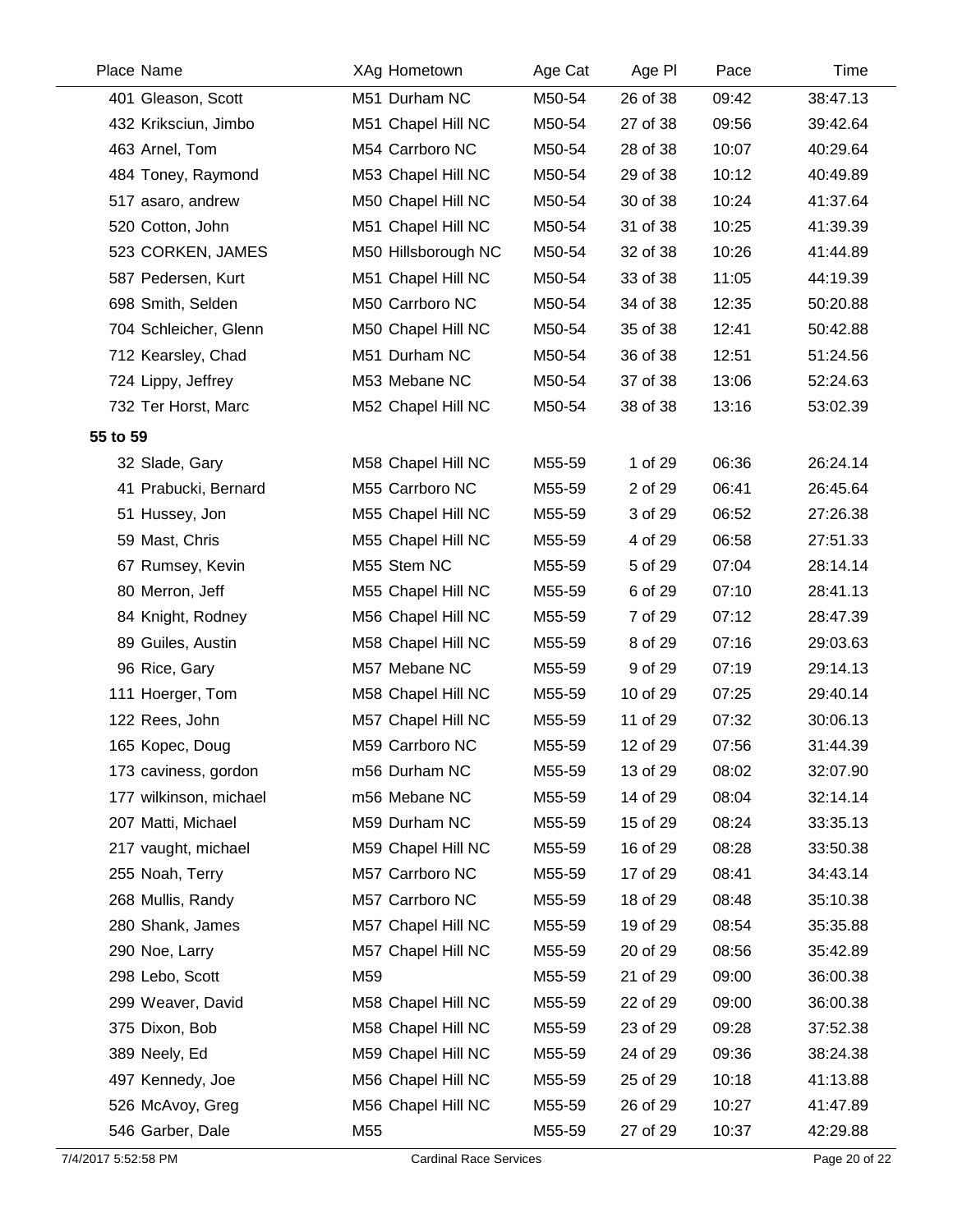|          | Place Name                | XAg Hometown         | Age Cat | Age PI   | Pace  | Time     |
|----------|---------------------------|----------------------|---------|----------|-------|----------|
|          | 577 Henriquez, Craig      | M58 Chapel Hill NC   | M55-59  | 28 of 29 | 11:00 | 44:01.39 |
|          | 663 Kauftheil, Randy      | M58 Chapel Hill NC   | M55-59  | 29 of 29 | 12:07 | 48:27.89 |
| 60 to 64 |                           |                      |         |          |       |          |
|          | 23 Nickodem, Kevin        | M60 Chapel Hill NC   | M60-64  | 1 of 32  | 06:22 | 25:26.38 |
|          | 40 Couper, David          | M62 Chapel Hill NC   | M60-64  | 2 of 32  | 06:40 | 26:41.63 |
|          | 88 Astrachan, Owen        | M61 Chapel Hill NC   | M60-64  | 3 of 32  | 07:15 | 29:01.14 |
|          | 106 Montefiori, David     | M63 Hillsborough NC  | M60-64  | 4 of 32  | 07:23 | 29:30.63 |
|          | 114 Will, Roch            | M61 Mebane NC        | M60-64  | 5 of 32  | 07:26 | 29:43.89 |
|          | 161 Paolino, Robert       | M60 Newtown Square P | M60-64  | 6 of 32  | 07:53 | 31:33.65 |
|          | 166 Hank, Hank            | M62 Chapel Hill NC   | M60-64  | 7 of 32  | 07:56 | 31:45.89 |
|          | 174 Wood, John            | M61 DURHAM NC        | M60-64  | 8 of 32  | 08:02 | 32:08.14 |
|          | 184 D'arduini, Emilio     | M61 Raleigh NC       | M60-64  | 9 of 32  | 08:08 | 32:32.13 |
|          | 193 Center, John          | M61 Durham NC        | M60-64  | 10 of 32 | 08:12 | 32:48.64 |
|          | 202 Hadler, Wayne         | M63 Carrboro NC      | M60-64  | 11 of 32 | 08:22 | 33:26.99 |
|          | 240 Saunders, Gary        | M63 Chapel Hill NC   | M60-64  | 12 of 32 | 08:36 | 34:25.14 |
|          | 330 Hessling, Peter       | M64 Durham NC        | M60-64  | 13 of 32 | 09:10 | 36:40.38 |
|          | 372 Graham, Mark          | M63 Cary NC          | M60-64  | 14 of 32 | 09:26 | 37:43.89 |
|          | 386 Germenis, Jerry       | M62 Chapel Hill NC   | M60-64  | 15 of 32 | 09:34 | 38:16.13 |
|          | 422 Ghio, Andrew          | M62 Chapel Hill NC   | M60-64  | 16 of 32 | 09:50 | 39:21.98 |
|          | 424 Langer, Frank         | M62                  | M60-64  | 17 of 32 | 09:53 | 39:33.13 |
|          | 457 Bell, Mark            | M64 Chapel Hill NC   | M60-64  | 18 of 32 | 10:07 | 40:26.89 |
|          | 472 Madden, Michael       | M62 Chapel Hill NC   | M60-64  | 19 of 32 | 10:09 | 40:36.16 |
|          | 473 Webb, Mike            | M63 Snow Camp NC     | M60-64  | 20 of 32 | 10:09 | 40:36.37 |
|          | 474 Retsch-Bogart, George | M64 Chapel Hill NC   | M60-64  | 21 of 32 | 10:09 | 40:37.14 |
|          | 486 Pace, Lee             | M60 Chapel Hill NC   | M60-64  | 22 of 32 | 10:14 | 40:55.39 |
|          | 508 Brecher, Mark         | M61 Chapel Hill NC   | M60-64  | 23 of 32 | 10:22 | 41:28.65 |
|          | 564 Petrin, Pete          | M61 Hillsborough NC  | M60-64  | 24 of 32 | 10:48 | 43:11.38 |
|          | 608 Gartman, Jamie        | M63 GRAHAM NC        | M60-64  | 25 of 32 | 11:20 | 45:21.38 |
|          | 619 Pooley, Paul          | m62 Durham NC        | M60-64  | 26 of 32 | 11:35 | 46:19.38 |
|          | 634 Eischen, Jeffrey      | M61 Chapel Hill NC   | M60-64  | 27 of 32 | 11:47 | 47:08.14 |
|          | 661 WHALEN, CHARLES       | M60 Durham NC        | M60-64  | 28 of 32 | 12:05 | 48:19.39 |
|          | 669 Cotton, David         | M61 Durham NC        | M60-64  | 29 of 32 | 12:09 | 48:37.39 |
|          | 692 Hart, Robert          | M63 Chapel Hill NC   | M60-64  | 30 of 32 | 12:28 | 49:51.38 |
|          | 751 Lieberum, Randolph    | M64 Pittsboro NC     | M60-64  | 31 of 32 | 13:41 | 54:44.38 |
|          | 766 Thorn, Mike           | M62 Chapel Hill NC   | M60-64  | 32 of 32 | 14:34 | 58:16.64 |
| 65 to 69 |                           |                      |         |          |       |          |
|          | 162 Northen, John         | M67 Chapel Hill NC   | M65-69  | 1 of 9   | 07:53 | 31:33.90 |
|          | 225 Huber, Andy           | M67 Chapel Hill NC   | M65-69  | 2 of 9   | 08:31 | 34:02.13 |
|          | 406 paisner, james        | M69 Carrboro NC      | M65-69  | 3 of 9   | 09:43 | 38:53.88 |
|          | 416 moore, bill           | M67 Cary NC          | M65-69  | 4 of 9   | 09:49 | 39:14.63 |
|          |                           |                      |         |          |       |          |